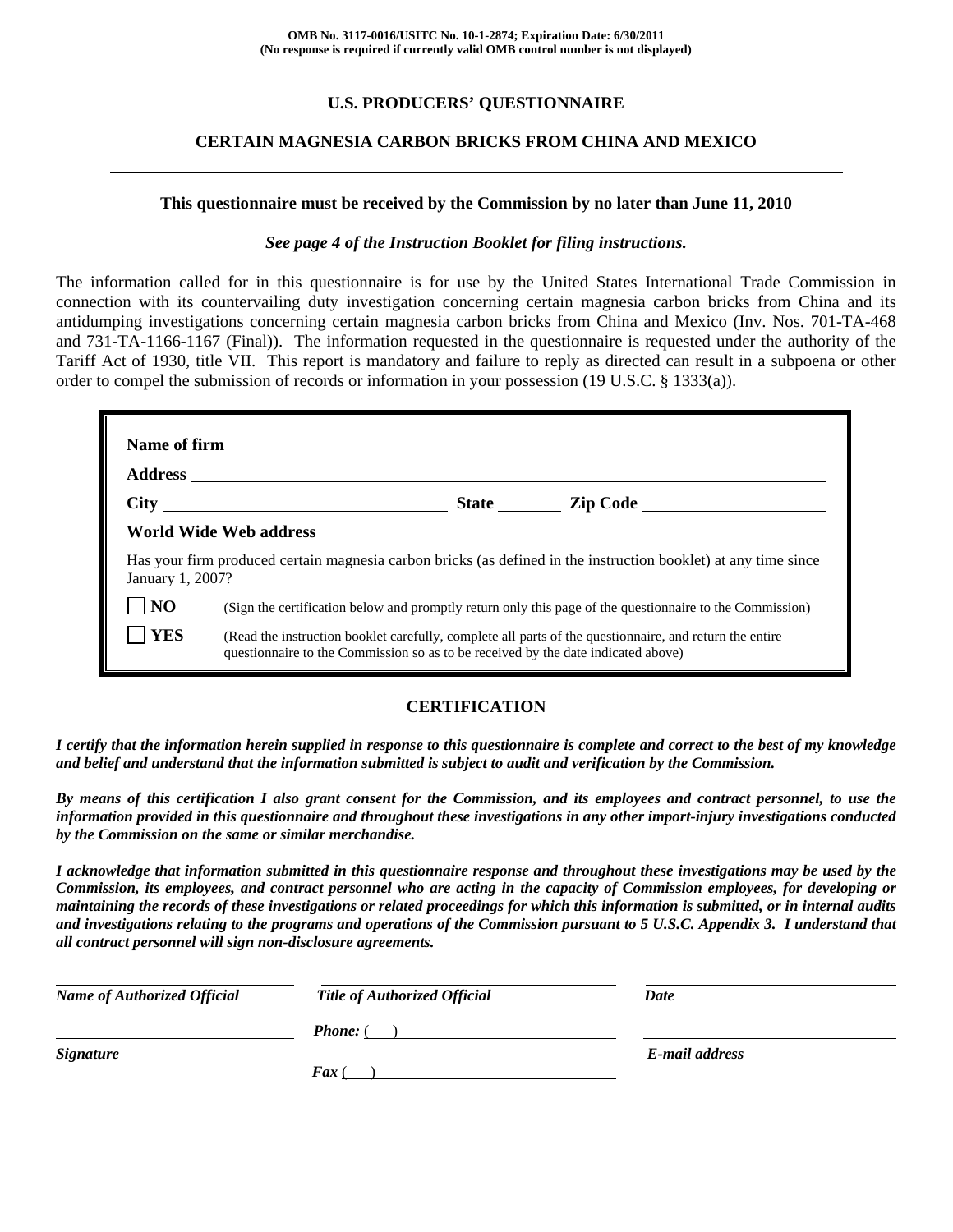## **PART I.—GENERAL INFORMATION**

The questions in this questionnaire have been reviewed with market participants to ensure that issues of concern are adequately addressed and that data requests are sufficient, meaningful, and as limited as possible. Public reporting burden for this questionnaire is estimated to average 50 hours per response, including the time for reviewing instructions, searching existing data sources, gathering the data needed, and completing and reviewing the questionnaire. Send comments regarding the accuracy of this burden estimate or any other aspect of this collection of information, including suggestions for reducing the burden, to the Office of Investigations, U.S. International Trade Commission, 500 E Street, SW, Washington, DC 20436.

I-1a. **OMB statistics**.--Please report below the actual number of hours required and the cost to your firm of preparing the reply to this questionnaire and completing the form.

hours dollars

- I-1b. **OMB feedback**.--We are interested in any comments you may have for improving this questionnaire in general or the clarity of specific questions. Please attach such comments to your response or send them to the above address.
- I-2. **Establishments covered**.--Provide the name and address of establishment(s) covered by this questionnaire (see page 3 of the instruction booklet for reporting guidelines). If your firm is publicly traded, please specify the stock exchange and trading symbol.

I-3. **Petition support**.--Do you support or oppose the petition?

 $\Box$  Support  $\Box$  Oppose  $\Box$  Take no position

 $\overline{a}$ 

 $\overline{a}$ 

 $\overline{a}$ 

l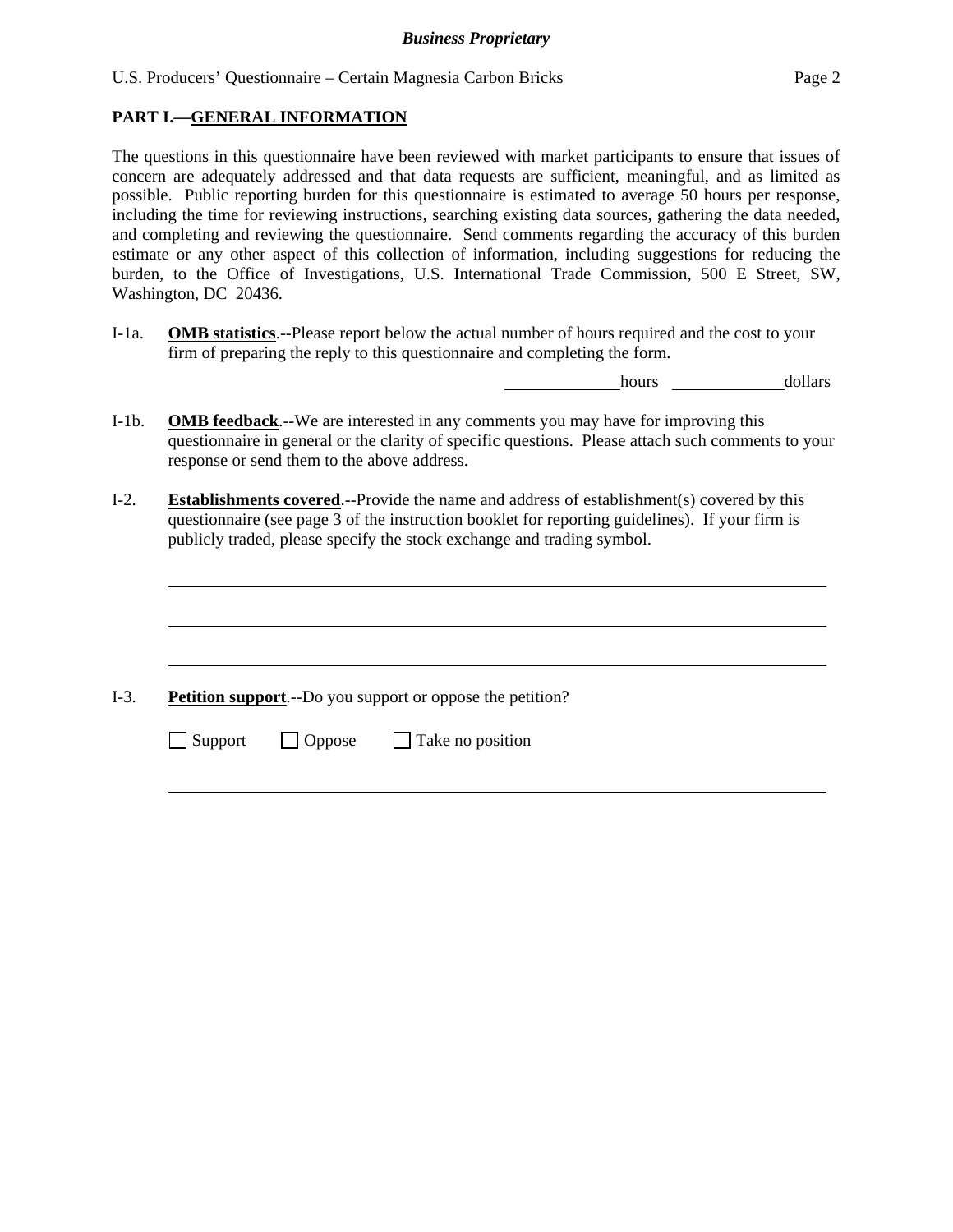|        |           | U.S. Producers' Questionnaire – Certain Magnesia Carbon Bricks                  |           | Page 3 |
|--------|-----------|---------------------------------------------------------------------------------|-----------|--------|
|        |           | <b>PART I.--GENERAL INFORMATION--Continued</b>                                  |           |        |
| $I-4.$ |           | <b>Ownership.</b> --Is your firm owned, in whole or in part, by any other firm? |           |        |
|        | $\Box$ No | $\Box$ Yes--List the following information                                      |           |        |
|        |           |                                                                                 | Extent of |        |

| $I-5.$ | <b>Related importers/exporter.</b> --Does your firm have any related firms, either domestic or foreign,<br>which are engaged in importing certain magnesia carbon bricks from China or Mexico into the |
|--------|--------------------------------------------------------------------------------------------------------------------------------------------------------------------------------------------------------|
|        | United States or which are engaged in exporting certain magnesia carbon bricks from China or                                                                                                           |
|        | Mexico to the United States?                                                                                                                                                                           |

| $\Box$ No | $\Box$ Yes--List the following information |
|-----------|--------------------------------------------|
|           |                                            |

 $\sim$ 

Firm name Address

l

l

| Firm name | Address | Affiliation |
|-----------|---------|-------------|
|           |         |             |
|           |         |             |

I-6. **Related producers**.--Does your firm have any related firms, either domestic or foreign, which are engaged in the production of certain magnesia carbon bricks?

| $\Box$ No | $\Box$ Yes--List the following information |         |             |  |
|-----------|--------------------------------------------|---------|-------------|--|
| Firm name |                                            | Address | Affiliation |  |
|           |                                            |         |             |  |
|           |                                            |         |             |  |
|           |                                            |         |             |  |
|           |                                            |         |             |  |

ownership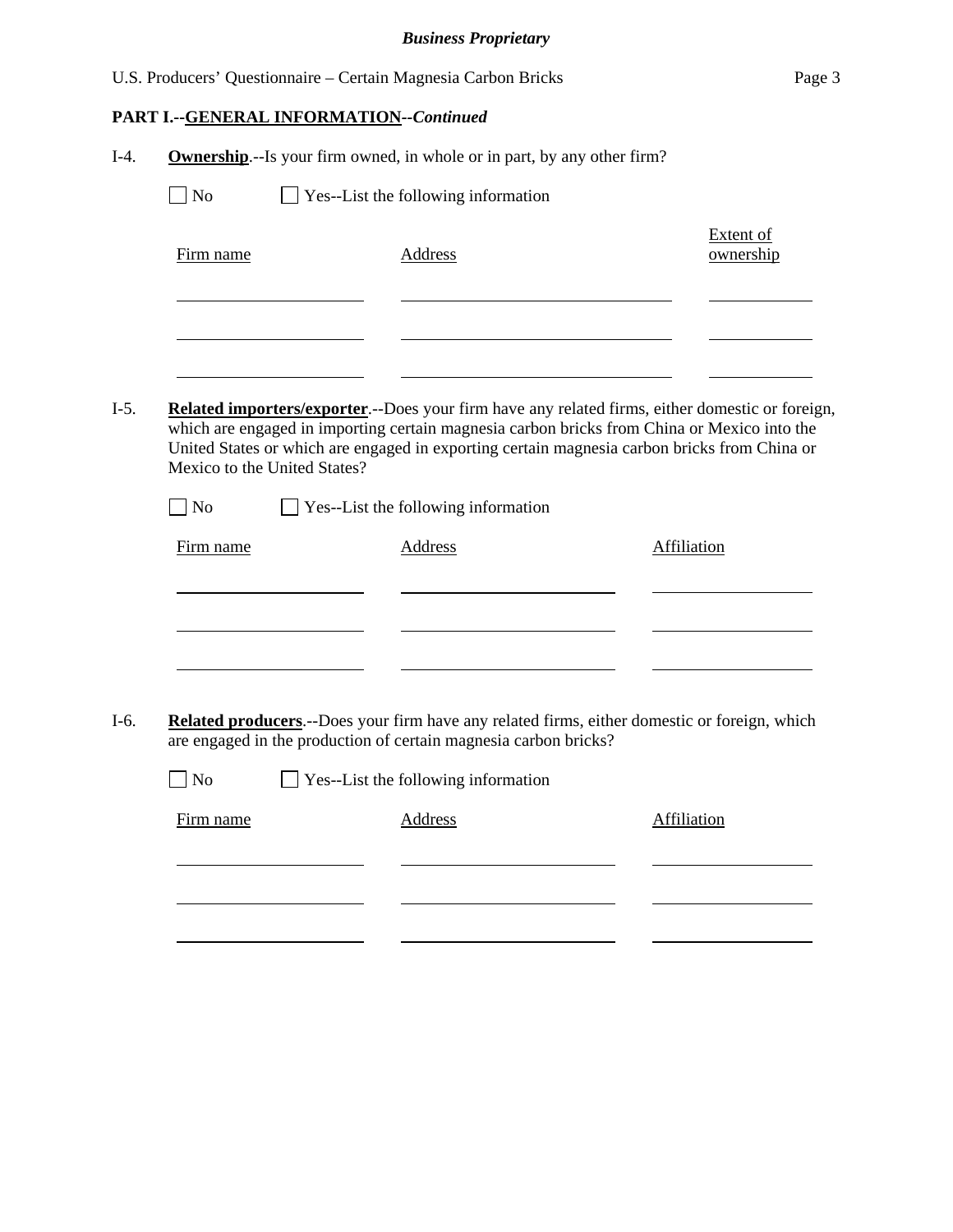## **PART II.--TRADE AND RELATED INFORMATION**

Further information on this part of the questionnaire can be obtained from Elizabeth Haines (202-205- 3200, Elizabeth.haines**@usitc.gov**). **Supply all data requested on a calendar-year basis**.

II-1. **Contact information (trade)**.--Who should be contacted regarding the requested trade and related information?

|         | Company contact:                                  |                |                   |                                                                                                                                                                                                  |
|---------|---------------------------------------------------|----------------|-------------------|--------------------------------------------------------------------------------------------------------------------------------------------------------------------------------------------------|
|         |                                                   | Name and title |                   |                                                                                                                                                                                                  |
|         |                                                   | Phone number   |                   | E-mail address                                                                                                                                                                                   |
| $II-2.$ |                                                   |                |                   | Changes in operations.--Please indicate whether your firm has experienced any of the following<br>changes in relation to the production of certain magnesia carbon bricks since January 1, 2007? |
|         | (check as many as appropriate)                    |                | (please describe) |                                                                                                                                                                                                  |
|         |                                                   |                |                   |                                                                                                                                                                                                  |
|         |                                                   |                |                   |                                                                                                                                                                                                  |
|         |                                                   |                |                   |                                                                                                                                                                                                  |
|         |                                                   |                |                   |                                                                                                                                                                                                  |
|         |                                                   |                |                   |                                                                                                                                                                                                  |
|         |                                                   |                |                   |                                                                                                                                                                                                  |
|         | prolonged shutdowns or<br>production curtailments |                |                   |                                                                                                                                                                                                  |
|         | revised labor agreements                          |                |                   |                                                                                                                                                                                                  |
|         | other (e.g., technology)                          |                |                   |                                                                                                                                                                                                  |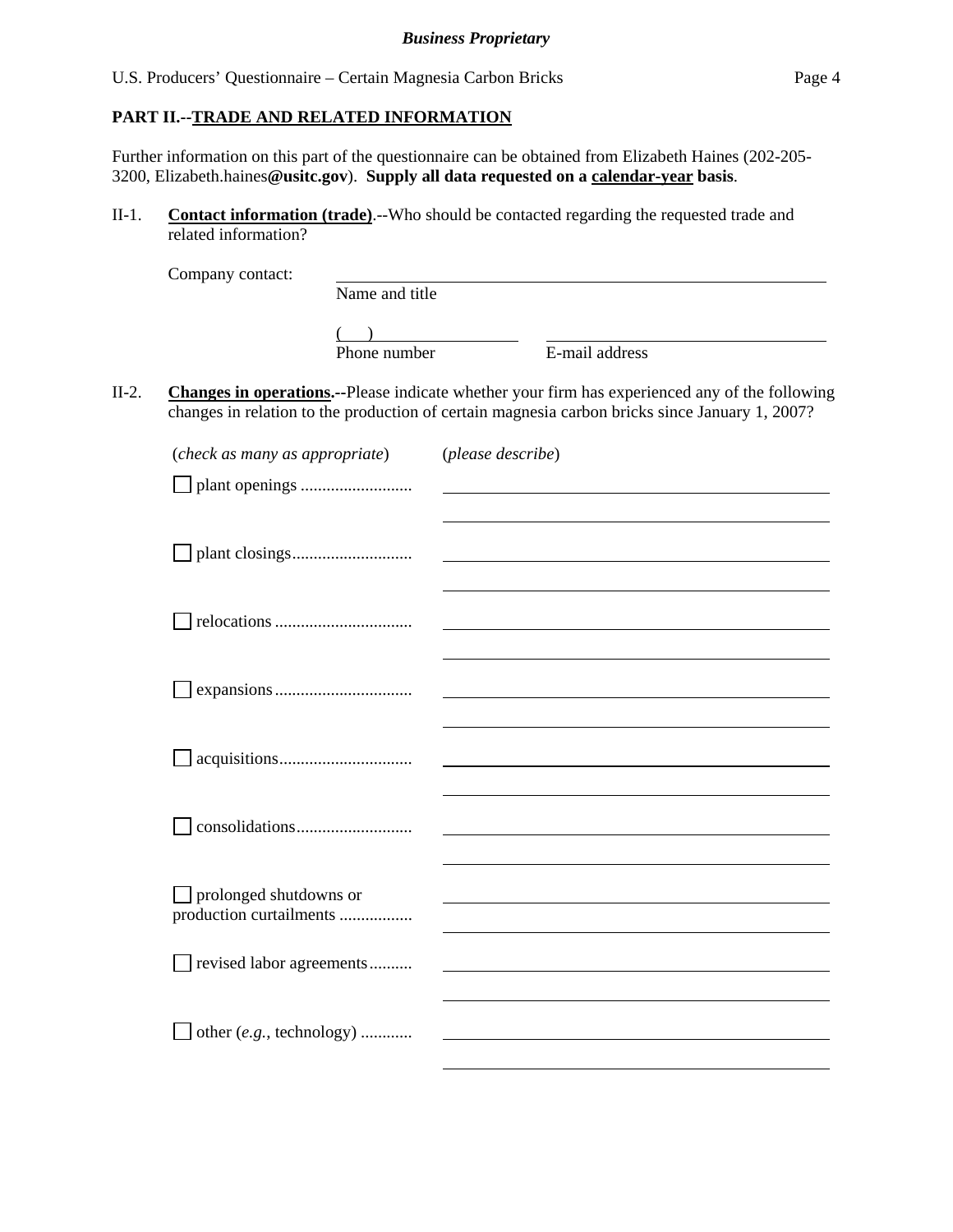l

 $\overline{a}$ 

 $\overline{a}$ 

## **PART II.--TRADE AND RELATED INFORMATION***--Continued*

| $II-3.$ | <b>Same equipment, machinery, and workers.</b> --Has your firm since 2007 produced, or does your |  |  |  |  |
|---------|--------------------------------------------------------------------------------------------------|--|--|--|--|
|         | firm anticipate producing in the future, other products on the same equipment and machinery      |  |  |  |  |
|         | used in the production of certain magnesia carbon bricks and/or using the same production and    |  |  |  |  |
|         | related workers employed to produce certain magnesia carbon bricks?                              |  |  |  |  |
|         |                                                                                                  |  |  |  |  |
|         | $\vert$   No<br>$\Box$ Yes--List the following information and report your firm's combined       |  |  |  |  |
|         | production capacity and production of these products and certain                                 |  |  |  |  |
|         | magnesia carbon bricks in the periods indicated.                                                 |  |  |  |  |
|         |                                                                                                  |  |  |  |  |

| <b>Product</b>         | <b>Period</b> | Basis for allocation of capacity and<br>employment data (indicate if different) |
|------------------------|---------------|---------------------------------------------------------------------------------|
| Magnesia carbon bricks |               |                                                                                 |
|                        |               |                                                                                 |

| (Quantity in short tons)                        |                       |      |      |               |      |
|-------------------------------------------------|-----------------------|------|------|---------------|------|
|                                                 | <b>Calendar years</b> |      |      | January-March |      |
| <b>Item</b>                                     | 2007                  | 2008 | 2009 | 2009          | 2010 |
| <b>Overall Production Capacity</b>              |                       |      |      |               |      |
| <b>Production of:</b><br>Magnesia carbon bricks |                       |      |      |               |      |
| Other product 1                                 |                       |      |      |               |      |
| Other product 2                                 |                       |      |      |               |      |

- II-4. **Production constraints and product shifting**.--Please describe the constraint(s) that set the limit(s) on your production capacity and your ability to shift production capacity between products.
- II-5. **Tolling**.--Since January 1, 2007, has your firm been involved in a toll agreement (see definition in the instruction booklet) regarding the production of certain magnesia carbon bricks?

| $\overline{\phantom{a}}$<br>N0 | Yes--Name $turn(s)$ : |  |
|--------------------------------|-----------------------|--|
|                                |                       |  |

II-6. **Foreign trade zone**.--Does your firm produce certain magnesia carbon bricks in a foreign trade zone (FTZ)?

| $\neg$ No<br>$'$ Yes--Identify FTZ(s): |  |
|----------------------------------------|--|
|----------------------------------------|--|

- II-7. **Importer**.--Since January 1, 2007, has your firm imported certain magnesia carbon bricks?
	- No Yes--*COMPLETE AND RETURN A U.S. IMPORTERS' QUESTIONNAIRE*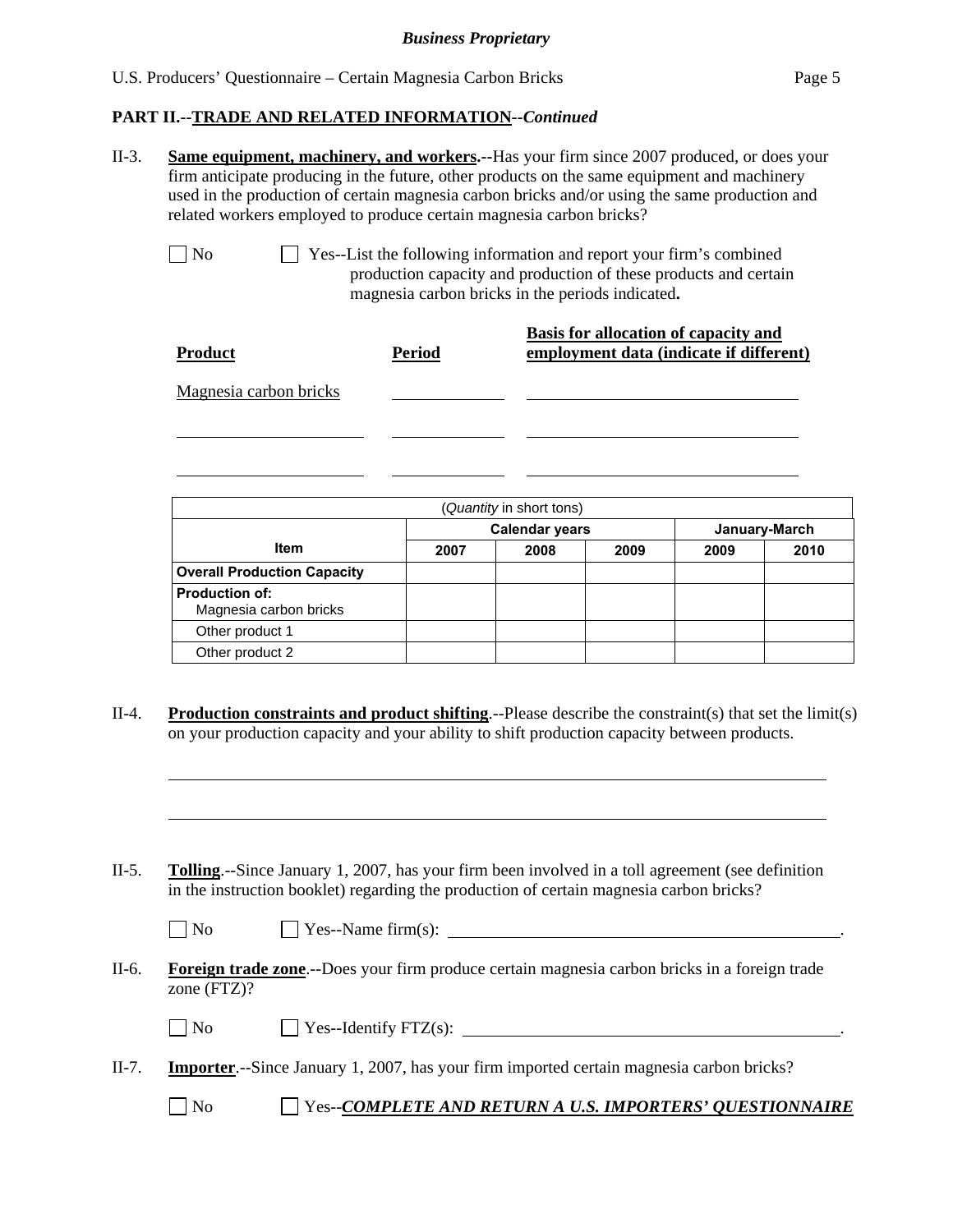## **PART II.--TRADE AND RELATED INFORMATION***--Continued*

II-8a. **Trade data**.--Report your firm's production capacity, production, shipments, inventories, and employment related to the production of certain magnesia carbon bricks in your U.S. establishment(s) during the specified periods. (See definitions in the instruction booklet.)

|                                                                                                                                                                                                                                                                                                                                                                      |                                        | Quantity (in short tons) and value (in \$1,000) |      |                 |      |  |  |  |
|----------------------------------------------------------------------------------------------------------------------------------------------------------------------------------------------------------------------------------------------------------------------------------------------------------------------------------------------------------------------|----------------------------------------|-------------------------------------------------|------|-----------------|------|--|--|--|
|                                                                                                                                                                                                                                                                                                                                                                      | <b>Calendar years</b><br>January-March |                                                 |      |                 |      |  |  |  |
| Item                                                                                                                                                                                                                                                                                                                                                                 | 2007                                   | 2008                                            | 2009 | 2009            | 2010 |  |  |  |
| Average production capacity <sup>1</sup> (quantity)                                                                                                                                                                                                                                                                                                                  |                                        |                                                 |      |                 |      |  |  |  |
| Beginning-of-period inventories (quantity)                                                                                                                                                                                                                                                                                                                           |                                        |                                                 |      |                 |      |  |  |  |
| <b>Production</b> (quantity)                                                                                                                                                                                                                                                                                                                                         |                                        |                                                 |      |                 |      |  |  |  |
| U.S. shipments:                                                                                                                                                                                                                                                                                                                                                      |                                        |                                                 |      |                 |      |  |  |  |
| <b>Commercial shipments:</b>                                                                                                                                                                                                                                                                                                                                         |                                        |                                                 |      |                 |      |  |  |  |
| Quantity of commercial shipments                                                                                                                                                                                                                                                                                                                                     |                                        |                                                 |      |                 |      |  |  |  |
| Value of commercial shipments                                                                                                                                                                                                                                                                                                                                        |                                        |                                                 |      |                 |      |  |  |  |
| Internal consumption:                                                                                                                                                                                                                                                                                                                                                |                                        |                                                 |      |                 |      |  |  |  |
| Quantity of internal consumption                                                                                                                                                                                                                                                                                                                                     |                                        |                                                 |      |                 |      |  |  |  |
| Value <sup>2</sup> of internal consumption                                                                                                                                                                                                                                                                                                                           |                                        |                                                 |      |                 |      |  |  |  |
| <b>Transfers to related firms:</b>                                                                                                                                                                                                                                                                                                                                   |                                        |                                                 |      |                 |      |  |  |  |
| Quantity of transfers                                                                                                                                                                                                                                                                                                                                                |                                        |                                                 |      |                 |      |  |  |  |
| Value <sup>2</sup> of transfers                                                                                                                                                                                                                                                                                                                                      |                                        |                                                 |      |                 |      |  |  |  |
| Export shipments: <sup>3</sup>                                                                                                                                                                                                                                                                                                                                       |                                        |                                                 |      |                 |      |  |  |  |
| Quantity of export shipments                                                                                                                                                                                                                                                                                                                                         |                                        |                                                 |      |                 |      |  |  |  |
| Value of export shipments                                                                                                                                                                                                                                                                                                                                            |                                        |                                                 |      |                 |      |  |  |  |
| End-of-period inventories <sup>4</sup> (quantity)                                                                                                                                                                                                                                                                                                                    |                                        |                                                 |      |                 |      |  |  |  |
| <b>Channels of distribution:</b>                                                                                                                                                                                                                                                                                                                                     |                                        |                                                 |      |                 |      |  |  |  |
| U.S. shipments to distributors (quantity)                                                                                                                                                                                                                                                                                                                            |                                        |                                                 |      |                 |      |  |  |  |
| U.S. shipments to end users (quantity)                                                                                                                                                                                                                                                                                                                               |                                        |                                                 |      |                 |      |  |  |  |
| <b>Employment data:</b>                                                                                                                                                                                                                                                                                                                                              |                                        |                                                 |      |                 |      |  |  |  |
| Average number of PRWs (number)                                                                                                                                                                                                                                                                                                                                      |                                        |                                                 |      |                 |      |  |  |  |
| Hours worked by PRWs (1,000 hours)                                                                                                                                                                                                                                                                                                                                   |                                        |                                                 |      |                 |      |  |  |  |
| Wages paid to PRWs (value)                                                                                                                                                                                                                                                                                                                                           |                                        |                                                 |      |                 |      |  |  |  |
| <sup>1</sup> The production capacity (see definitions in instruction booklet) reported is based on operating<br>weeks per year. Please describe the methodology used to calculate production capacity, and explain any changes in<br>reported capacity (use additional pages as necessary).                                                                          |                                        |                                                 |      | hours per week, |      |  |  |  |
| <sup>2</sup> Internal consumption and transfers to related firms must be valued at fair market value. In the event that you use a<br>different basis for valuing these transactions, please specify that basis (e.g., cost, cost plus, etc.) and provide value data<br>using that basis for each of the periods noted above:                                         |                                        |                                                 |      |                 |      |  |  |  |
| <sup>3</sup> Identify your principal export markets:<br><sup>4</sup> Reconciliation of data.--Please note that the <b>quantities</b> reported above should reconcile as follows: beginning-of-period<br>inventories, plus production, less total shipments, equals end-of-period inventories. Do the data reported reconcile?<br>$\Box$ Yes<br>□ No--Please explain: |                                        |                                                 |      |                 |      |  |  |  |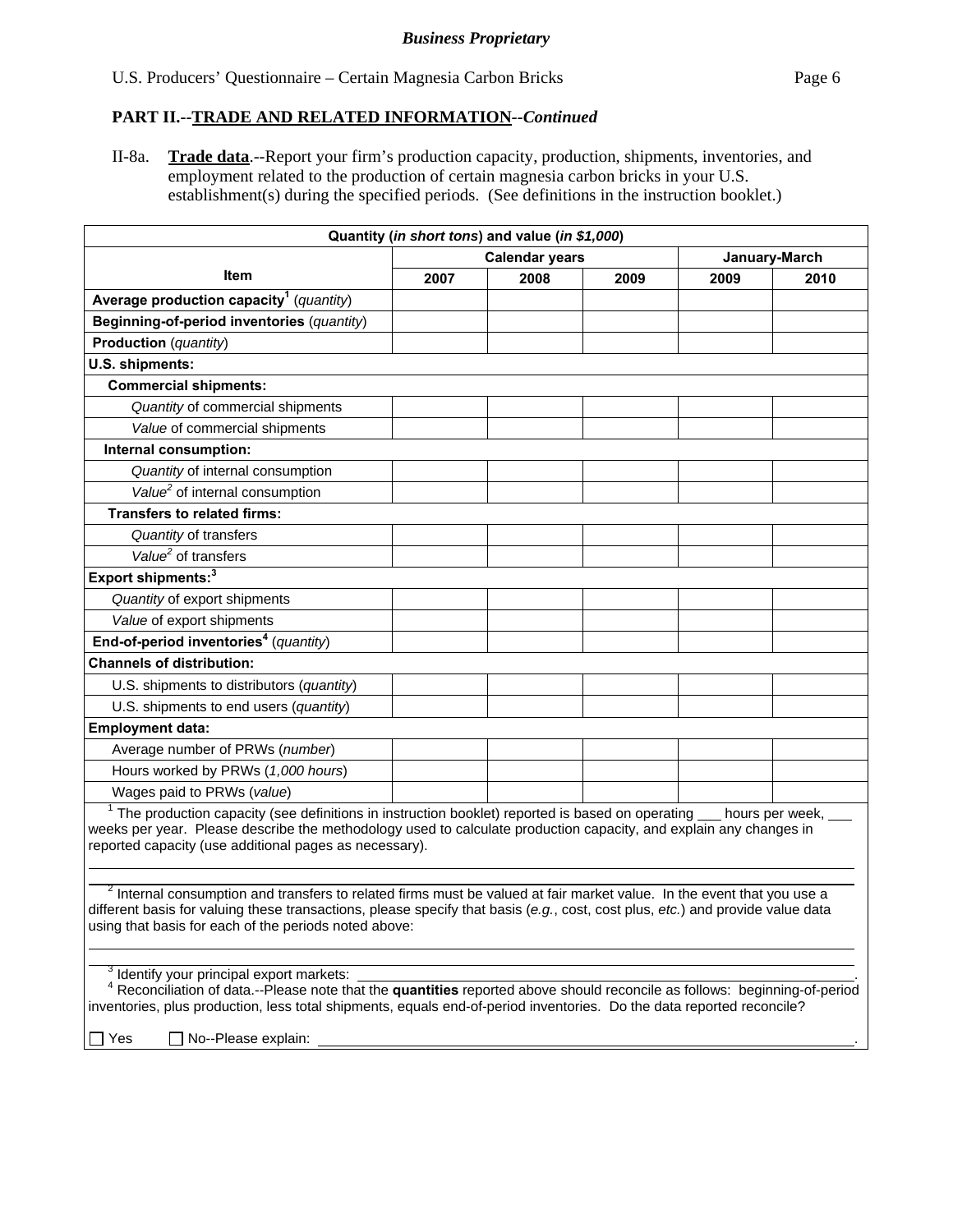## **PART II.--TRADE AND RELATED INFORMATION***--Continued*

II-8b. **Trade data**.--Report your firm's production capacity, production, shipments, inventories, and employment related to the production of certain magnesia carbon bricks in your U.S. establishment(s) during the specified periods. (See definitions in the instruction booklet.)

| Quantity (in short tons) and value (in \$1,000)                                                          |                      |                       |  |
|----------------------------------------------------------------------------------------------------------|----------------------|-----------------------|--|
| Item                                                                                                     | January-June<br>2009 | July-December<br>2009 |  |
| Average production capacity <sup>1</sup> (quantity)                                                      |                      |                       |  |
| Beginning-of-period inventories (quantity)                                                               |                      |                       |  |
| <b>Production</b> (quantity)                                                                             |                      |                       |  |
| U.S. shipments:                                                                                          |                      |                       |  |
| <b>Commercial shipments:</b>                                                                             |                      |                       |  |
| Quantity of commercial shipments                                                                         |                      |                       |  |
| Value of commercial shipments                                                                            |                      |                       |  |
| Internal consumption:                                                                                    |                      |                       |  |
| Quantity of internal consumption                                                                         |                      |                       |  |
| Value <sup>2</sup> of internal consumption                                                               |                      |                       |  |
| <b>Transfers to related firms:</b>                                                                       |                      |                       |  |
| Quantity of transfers                                                                                    |                      |                       |  |
| Value <sup>2</sup> of transfers                                                                          |                      |                       |  |
| Export shipments: <sup>3</sup> :                                                                         |                      |                       |  |
| Quantity of export shipments                                                                             |                      |                       |  |
| Value of export shipments                                                                                |                      |                       |  |
| End-of-period inventories <sup>4</sup> (quantity)                                                        |                      |                       |  |
| <b>Channels of distribution:</b>                                                                         |                      |                       |  |
| U.S. shipments to distributors (quantity)                                                                |                      |                       |  |
| U.S. shipments to end users (quantity)                                                                   |                      |                       |  |
| <b>Employment data:</b>                                                                                  |                      |                       |  |
| Average number of PRWs (number)                                                                          |                      |                       |  |
| Hours worked by PRWs (1,000 hours)                                                                       |                      |                       |  |
| Wages paid to PRWs (value)                                                                               |                      |                       |  |
| The production capacity (see definitions in instruction booklet) reported is based on operating          |                      |                       |  |
| hours per week, __ weeks per year. Please describe the methodology used to calculate                     |                      |                       |  |
| production capacity, and explain any changes in reported capacity (use additional pages as               |                      |                       |  |
| necessary).                                                                                              |                      |                       |  |
|                                                                                                          |                      |                       |  |
| <sup>2</sup> Internal consumption and transfers to related firms must be valued at fair market value. In |                      |                       |  |
| the event that you use a different basis for valuing these transactions, please specify that basis       |                      |                       |  |
| (e.g., cost, cost plus, etc.) and provide value data using that basis for each of the periods noted      |                      |                       |  |
| above:                                                                                                   |                      |                       |  |
|                                                                                                          |                      |                       |  |
| Identify your principal export markets:                                                                  |                      |                       |  |
| <sup>4</sup> Reconciliation of data.--Please note that the quantities reported above should reconcile as |                      |                       |  |
| follows: beginning-of-period inventories, plus production, less total shipments, equals end-of-          |                      |                       |  |
| period inventories. Do the data reported reconcile?                                                      |                      |                       |  |
|                                                                                                          |                      |                       |  |

 $\Box$  Yes  $\Box$  No--Please explain: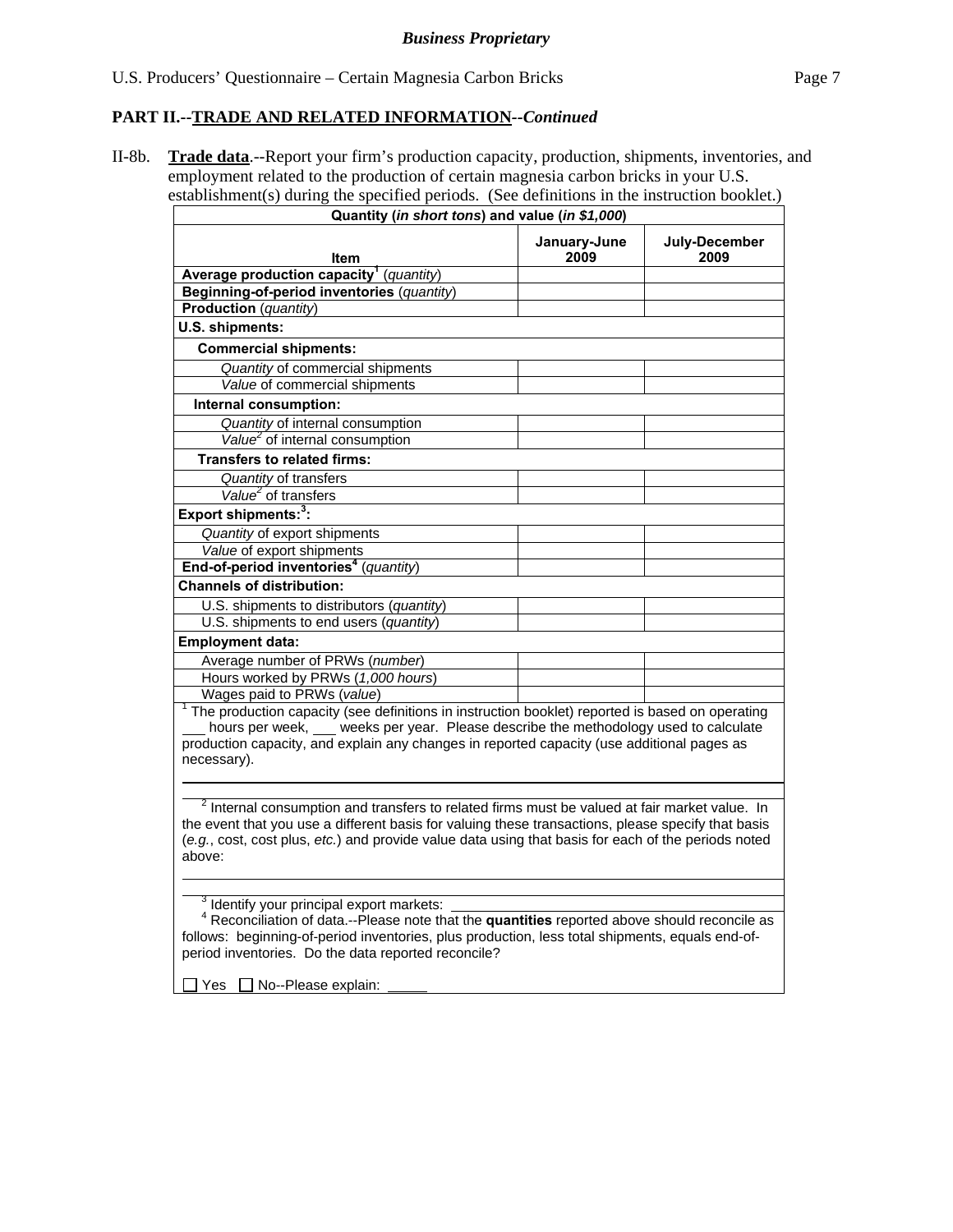# **PART II.--TRADE AND RELATED INFORMATION***--Continued*

| II-9.    | <b>Related firms.</b> --If you reported transfers to related firms in question II-8, please indicate the<br>nature of the relationship between your firm and the related firms $(e.g.,)$ joint venture, wholly<br>owned subsidiary), whether the transfers were priced at market value or by a non-market formula,<br>whether your firm retained marketing rights to all transfers, and whether the related firms also<br>processed inputs from sources other than your firm. |      |                                                                          |      |      |               |
|----------|-------------------------------------------------------------------------------------------------------------------------------------------------------------------------------------------------------------------------------------------------------------------------------------------------------------------------------------------------------------------------------------------------------------------------------------------------------------------------------|------|--------------------------------------------------------------------------|------|------|---------------|
| $II-10.$ | <b>Purchases.</b> --Other than direct imports, has your firm otherwise purchased certain magnesia<br>carbon bricks since January 1, 2007? (See definitions in the instruction booklet.)                                                                                                                                                                                                                                                                                       |      |                                                                          |      |      |               |
|          | No                                                                                                                                                                                                                                                                                                                                                                                                                                                                            |      | Yes--Report such purchases below for the specified periods. <sup>1</sup> |      |      |               |
|          |                                                                                                                                                                                                                                                                                                                                                                                                                                                                               |      | (Quantity in short tons, value in \$1,000)                               |      |      |               |
|          |                                                                                                                                                                                                                                                                                                                                                                                                                                                                               |      | <b>Calendar years</b>                                                    |      |      | January-March |
|          | <b>Item</b>                                                                                                                                                                                                                                                                                                                                                                                                                                                                   | 2007 | 2008                                                                     | 2009 | 2009 | 2010          |
| China:   | <b>BRICKS FROM--</b>                                                                                                                                                                                                                                                                                                                                                                                                                                                          |      |                                                                          |      |      |               |
|          | Quantity                                                                                                                                                                                                                                                                                                                                                                                                                                                                      |      |                                                                          |      |      |               |
|          | Value                                                                                                                                                                                                                                                                                                                                                                                                                                                                         |      |                                                                          |      |      |               |
|          | Mexico:                                                                                                                                                                                                                                                                                                                                                                                                                                                                       |      |                                                                          |      |      |               |
|          | Quantity<br>Value                                                                                                                                                                                                                                                                                                                                                                                                                                                             |      |                                                                          |      |      |               |
|          | All other countries:                                                                                                                                                                                                                                                                                                                                                                                                                                                          |      |                                                                          |      |      |               |
|          | Quantity                                                                                                                                                                                                                                                                                                                                                                                                                                                                      |      |                                                                          |      |      |               |
|          | Value                                                                                                                                                                                                                                                                                                                                                                                                                                                                         |      |                                                                          |      |      |               |
|          | <b>PURCHASES FROM DOMESTIC</b><br>PRODUCERS:2                                                                                                                                                                                                                                                                                                                                                                                                                                 |      |                                                                          |      |      |               |
|          | Quantity                                                                                                                                                                                                                                                                                                                                                                                                                                                                      |      |                                                                          |      |      |               |
| Value    |                                                                                                                                                                                                                                                                                                                                                                                                                                                                               |      |                                                                          |      |      |               |
|          | PURCHASES FROM OTHER SOURCES:2                                                                                                                                                                                                                                                                                                                                                                                                                                                |      |                                                                          |      |      |               |
|          | Quantity                                                                                                                                                                                                                                                                                                                                                                                                                                                                      |      |                                                                          |      |      |               |
| Value    | <sup>1</sup> Please indicate your reasons for purchasing this product. If your reasons differ by source, please elaborate.                                                                                                                                                                                                                                                                                                                                                    |      |                                                                          |      |      |               |
|          | <sup>2</sup> Please list the name of the firm(s) from which you purchased this product. If your suppliers differ by source,<br>please identify the source for each listed supplier.                                                                                                                                                                                                                                                                                           |      |                                                                          |      |      |               |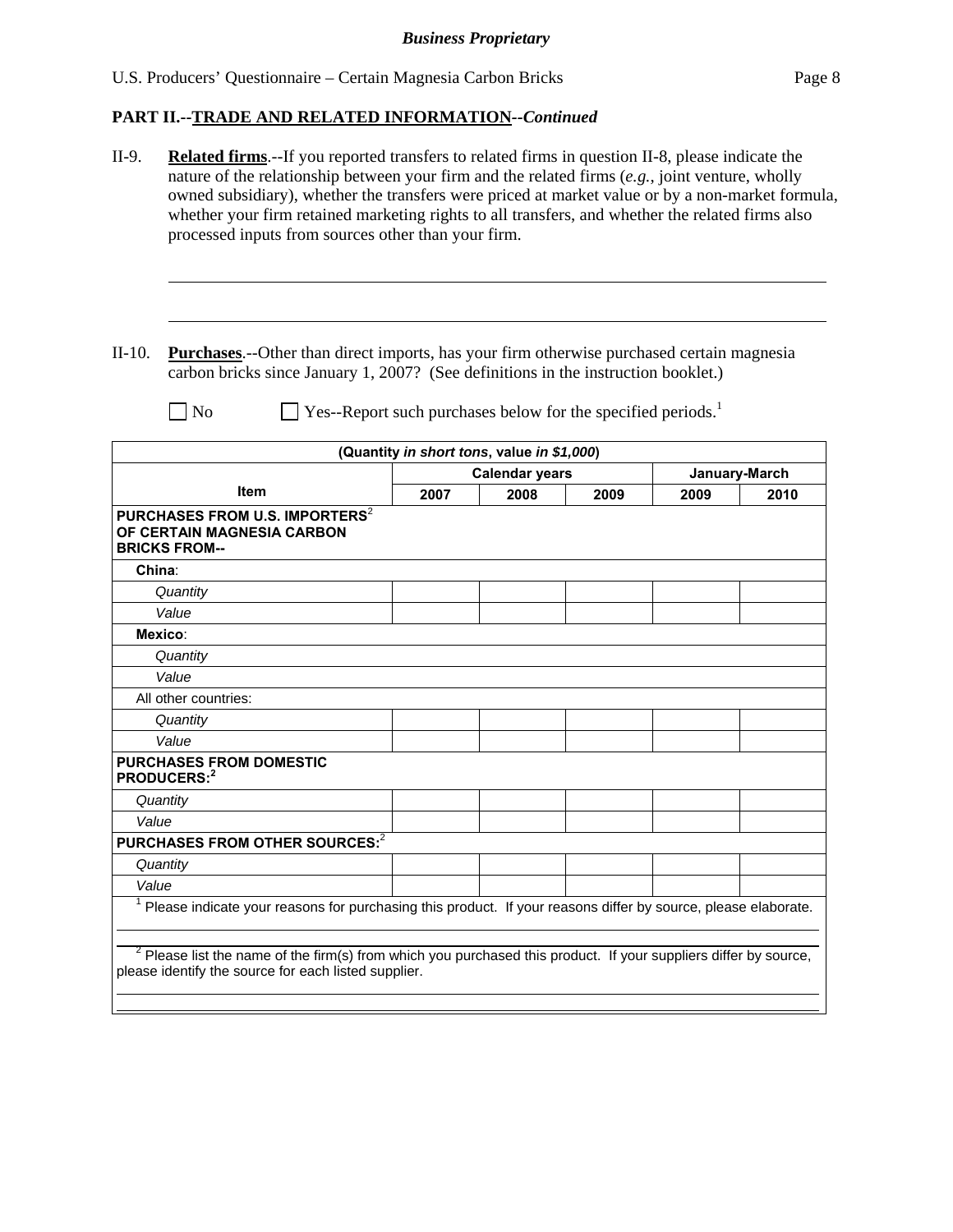## **PART III.--FINANCIAL INFORMATION**

l

l

Address questions on this part of the questionnaire to Charles Yost (202-205-3432, charles.yost**@usitc.gov**).

III-1. **Contact information (financial)**.--Who should be contacted regarding the requested financial information?

Company contact:

l

l

 $\overline{a}$ 

 $\overline{a}$ 

 $\overline{a}$ 

| Name and title |                |  |
|----------------|----------------|--|
|                |                |  |
| Phone number   | E-mail address |  |

- III-2. **Accounting system**.--Briefly describe your financial accounting system.
	- A. When does your fiscal year end (month and day)? If your fiscal year changed during the period examined, explain below:
	- B.1. Describe the lowest level of operations (e.g., plant, division, company-wide) for which financial statements are prepared that include subject merchandise:
		- 2. Does your firm prepare profit/loss statements for the subject merchandise:  $\Box$  Yes  $\Box$  No

 3. How often did your firm (or parent company) prepare financial statements (including annual reports, 10Ks)? Please check relevant items below.  $\Box$  Audited,  $\Box$  unaudited,  $\Box$  annual reports,  $\Box$  10Ks,  $\Box$  10 Os, Monthly, quarterly, semi-annually, annually 4. Accounting basis:  $\Box$  GAAP,  $\Box$  cash,  $\Box$  tax, or  $\Box$  other comprehensive (specify)

*Note: The Commission may request that your company submit copies of its financial statements, including internal profit-and-loss statements for the division or product group that includes*  certain magnesia carbon bricks*, as well as those statements and worksheets used to compile data for your firm's questionnaire response.* 

- III-3. **Cost accounting system**.--Briefly describe your cost accounting system (*e.g.*, standard cost, job order cost, *etc.*).
- III-4. **Allocation basis**.--Briefly describe your allocation basis, if any, for COGS, SG&A, and interest expense and other income and expenses.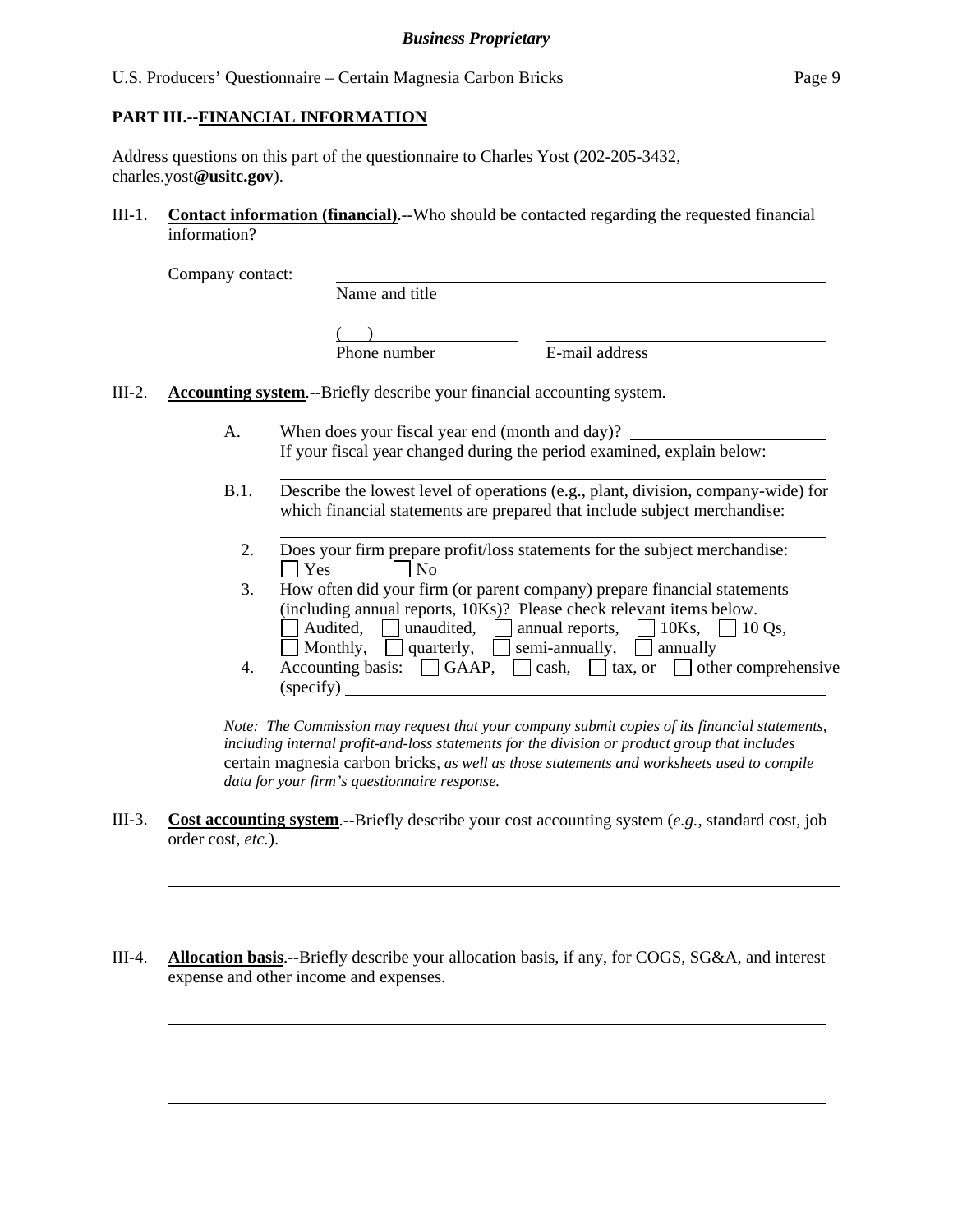III-5. **Other products**.--Please list any other products you produced in the facilities in which you produced certain magnesia carbon bricks, and provide the share of net sales accounted for by these other products in your most recent fiscal year:

| Products                                                            | Share of sales                                                                                                                                                                                                                                                                           |
|---------------------------------------------------------------------|------------------------------------------------------------------------------------------------------------------------------------------------------------------------------------------------------------------------------------------------------------------------------------------|
|                                                                     |                                                                                                                                                                                                                                                                                          |
|                                                                     |                                                                                                                                                                                                                                                                                          |
|                                                                     |                                                                                                                                                                                                                                                                                          |
|                                                                     |                                                                                                                                                                                                                                                                                          |
|                                                                     |                                                                                                                                                                                                                                                                                          |
|                                                                     |                                                                                                                                                                                                                                                                                          |
| production of certain magnesia carbon bricks from any related firm? | Does your firm receive inputs (raw materials, labor, energy, or any other services) used in the                                                                                                                                                                                          |
| $\Box$ Yes—Continue to question III-7 below.                        | $\Box$ No--Continue to question III-10 below.                                                                                                                                                                                                                                            |
|                                                                     | <b>Inputs from related firms.</b> --In the space provided below, identify the inputs used in the<br>production of certain magnesia carbon bricks that your firm receives from related parties whose<br>financial statements are consolidated with the financial statements of your firm. |
|                                                                     |                                                                                                                                                                                                                                                                                          |
| Input                                                               | <b>Related party</b>                                                                                                                                                                                                                                                                     |
|                                                                     |                                                                                                                                                                                                                                                                                          |
|                                                                     |                                                                                                                                                                                                                                                                                          |
|                                                                     |                                                                                                                                                                                                                                                                                          |
|                                                                     |                                                                                                                                                                                                                                                                                          |
|                                                                     |                                                                                                                                                                                                                                                                                          |
|                                                                     | <b>Related firms financials.</b> --With respect to the related companies identified in response to                                                                                                                                                                                       |
|                                                                     | question III-7 above, are their financial statements consolidated with your firm's financial<br>statements? (In other words, are profits or losses arising from intercompany transactions                                                                                                |

□ Yes—Continue to question III-9 below. □ No--Continue to question III-10 below.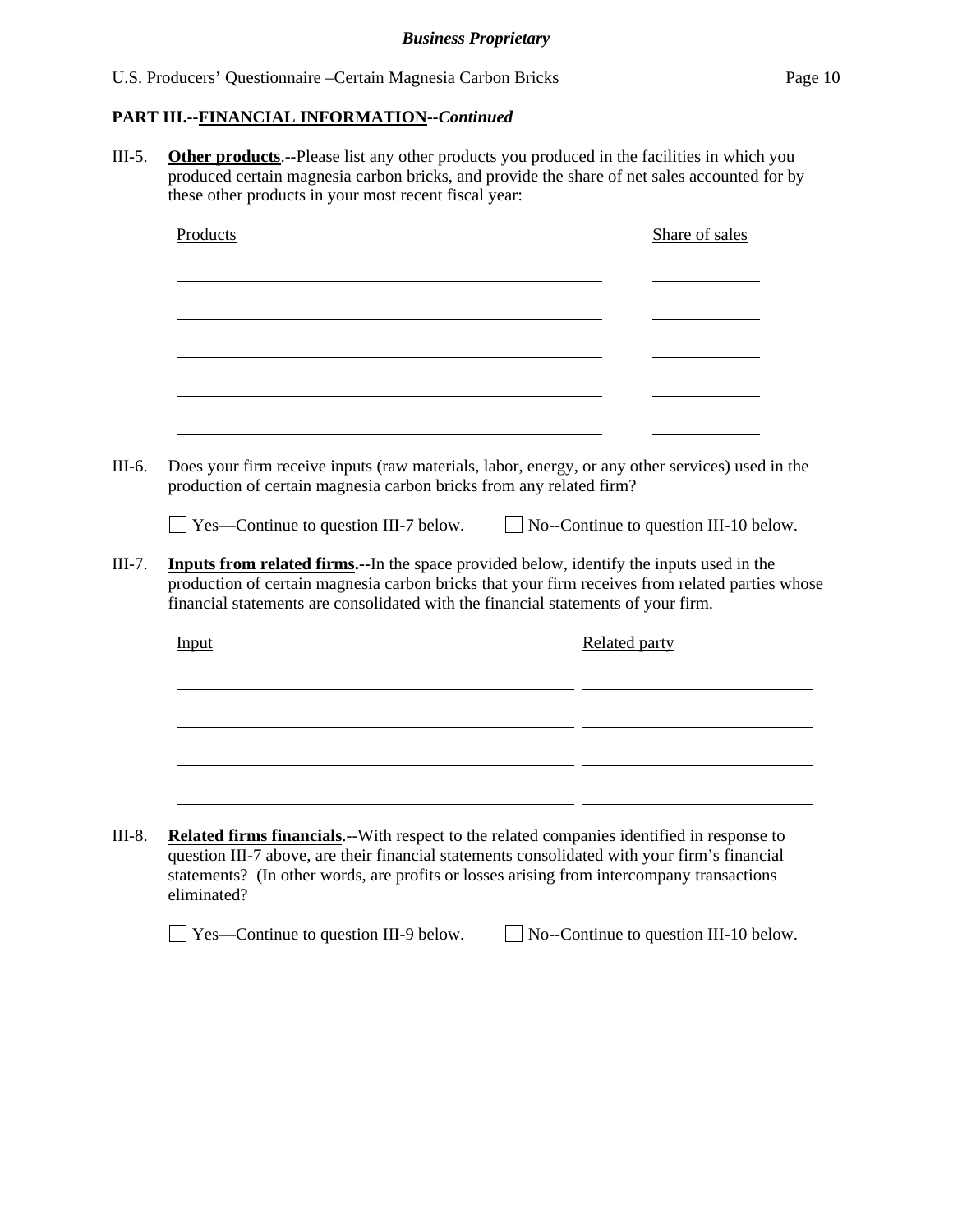III-9. **Inputs from related firms at cost**.--All intercompany profit on inputs purchased from related parties that is eliminated pursuant to formal financial statement consolidation should also be eliminated from the costs reported to the Commission in question III-11 (i.e., costs reported in question III-11, to the extent that they reflect inputs purchased from related parties, should only reflect the related party's cost and not include an associated profit component). Reasonable methods for determining and eliminating the associated profit on inputs purchased from related parties are acceptable.

 Has your firm complied with the Commission's instructions regarding costs associated with inputs purchased from related parties?



Yes No—Please contact Charles Yost (202-205-3432, charles.yost**@usitc.gov**).

III-10. **Nonrecurring charges**.--For each annual and interim period for which financial results are reported in question III-11, please indicate in the schedule below the specific nonrecurring charges, the particular expense/cost line items from question III-11 where the associated charges are included, a brief description of the charges, and the associated values (*in \$1,000*). Nonrecurring charges would include, but are not limited to, items such as asset write-offs and accelerated depreciation due to restructuring of the company's certain magnesia carbon bricks operations.

|                                                                                                                                                                                                                                      | Fiscal years ended-- |  | January-March |      |      |
|--------------------------------------------------------------------------------------------------------------------------------------------------------------------------------------------------------------------------------------|----------------------|--|---------------|------|------|
| <b>Item</b>                                                                                                                                                                                                                          |                      |  |               | 2009 | 2010 |
| Non-recurring charges: (In this column please<br>provide a brief description of each nonrecurring<br>charge and indicate the particular expense/cost<br>line items where the associated charges are<br>included in question III-11.) |                      |  |               |      |      |
| , classified in<br>1.                                                                                                                                                                                                                |                      |  |               |      |      |
| 2.<br>, classsified in                                                                                                                                                                                                               |                      |  |               |      |      |
| 3.<br>, classified in                                                                                                                                                                                                                |                      |  |               |      |      |
| 4.<br>. classified in                                                                                                                                                                                                                |                      |  |               |      |      |
| 5.<br>, classified in                                                                                                                                                                                                                |                      |  |               |      |      |
| 6.<br>, classified in                                                                                                                                                                                                                |                      |  |               |      |      |
| 7.<br>. classified in                                                                                                                                                                                                                |                      |  |               |      |      |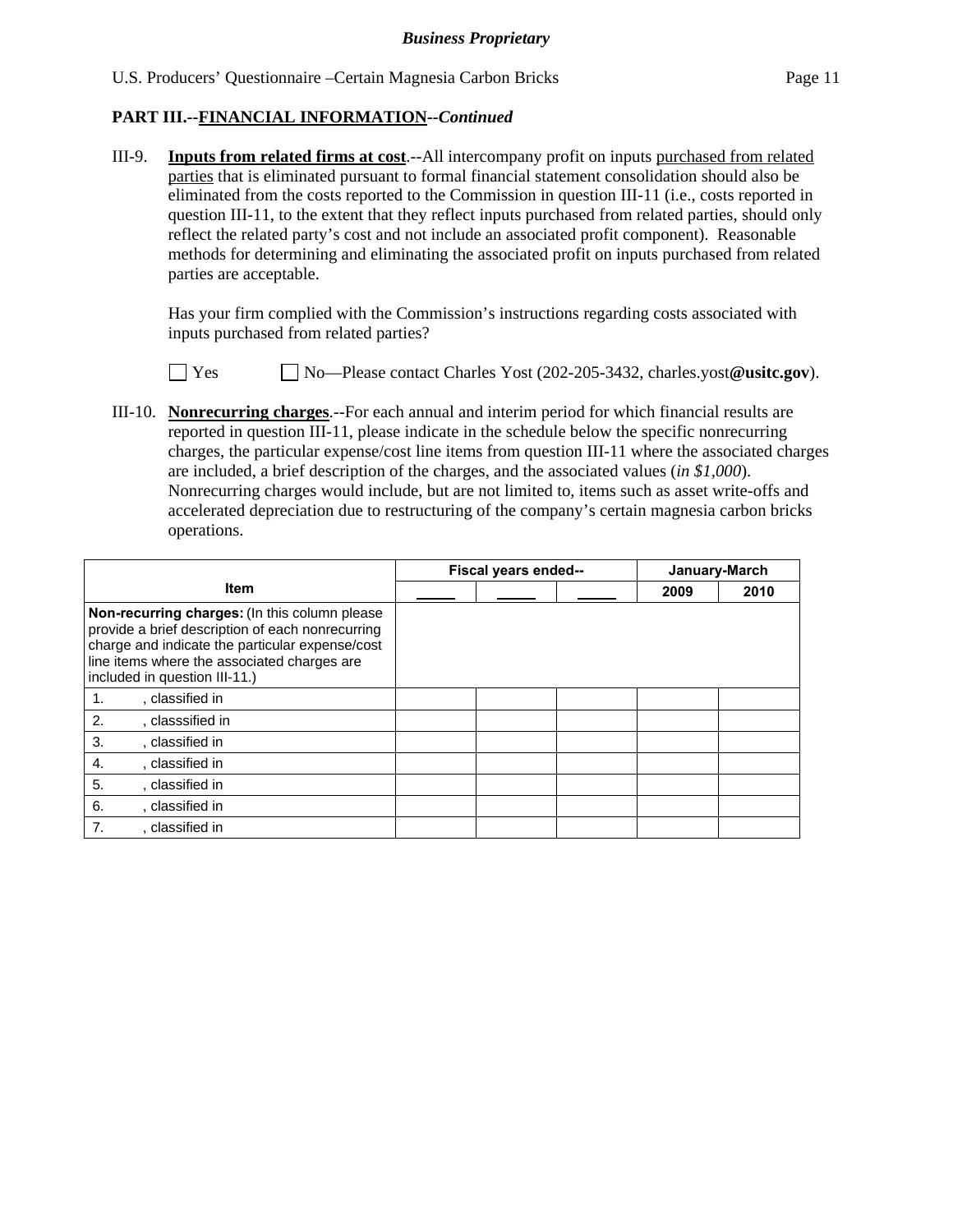III-11a. Operations on certain magnesia carbon bricks.--Report the revenue and related cost information requested below on the certain magnesia carbon bricks operations of your U.S. establishment(s).<sup>1</sup> Do not report resales of products. Note that internal consumption and transfers to related firms must be valued at fair market value and purchases from related firms must be at cost.<sup>2</sup> Provide data for your three most recently completed fiscal years in chronological order from left to right, and for the specified interim periods. If your firm was involved in tolling operations (either as the toller or as the tollee) please contact Charles Yost at (202) 205-3432 before completing this section of the questionnaire.

|                                                          | Quantity (in short tons) and value (in \$1,000) |      |               |  |  |
|----------------------------------------------------------|-------------------------------------------------|------|---------------|--|--|
|                                                          | Fiscal years ended--                            |      | January-March |  |  |
| <b>Item</b>                                              |                                                 | 2009 | 2010          |  |  |
| Net sales quantities: <sup>3</sup>                       |                                                 |      |               |  |  |
| <b>Commercial sales</b>                                  |                                                 |      |               |  |  |
| Internal consumption                                     |                                                 |      |               |  |  |
| Transfers to related firms                               |                                                 |      |               |  |  |
| Total net sales quantities                               |                                                 |      |               |  |  |
| Net sales values: <sup>3</sup>                           |                                                 |      |               |  |  |
| <b>Commercial sales</b>                                  |                                                 |      |               |  |  |
| Internal consumption                                     |                                                 |      |               |  |  |
| Transfers to related firms                               |                                                 |      |               |  |  |
| Total net sales values                                   |                                                 |      |               |  |  |
| Cost of goods sold (COGS): <sup>4</sup>                  |                                                 |      |               |  |  |
| Raw materials                                            |                                                 |      |               |  |  |
| Direct labor                                             |                                                 |      |               |  |  |
| Other factory costs                                      |                                                 |      |               |  |  |
| <b>Total COGS</b>                                        |                                                 |      |               |  |  |
| Gross profit or (loss)                                   |                                                 |      |               |  |  |
| Selling, general, and administrative<br>(SG&A) expenses: |                                                 |      |               |  |  |
| Selling expenses                                         |                                                 |      |               |  |  |
| General and administrative expenses                      |                                                 |      |               |  |  |
| Total SG&A expenses                                      |                                                 |      |               |  |  |
| <b>Operating income (loss)</b>                           |                                                 |      |               |  |  |
| Other income and expenses:                               |                                                 |      |               |  |  |
| Interest expense                                         |                                                 |      |               |  |  |
| All other expense items                                  |                                                 |      |               |  |  |
| All other income items                                   |                                                 |      |               |  |  |
| All other income or expenses, net                        |                                                 |      |               |  |  |
| Net income or (loss) before income<br>taxes              |                                                 |      |               |  |  |
| Depreciation/amortization included<br>above              |                                                 |      |               |  |  |

 $\overline{1}$ Include only sales (whether domestic or export) and costs related to your U.S. manufacturing operations.

<sup>2</sup> Please list the expense categories and amounts of any profits on internal inputs or inputs from related firms that are reflected on your books but which are eliminated from the costs reported below.

 <sup>3</sup> Less discounts, returns, allowances, and prepaid freight. The quantities and values should approximate the corresponding shipment quantities and values reported in Part II of this questionnaire.

 <sup>4</sup> COGS should include costs associated with internal consumption and transfers to related firms.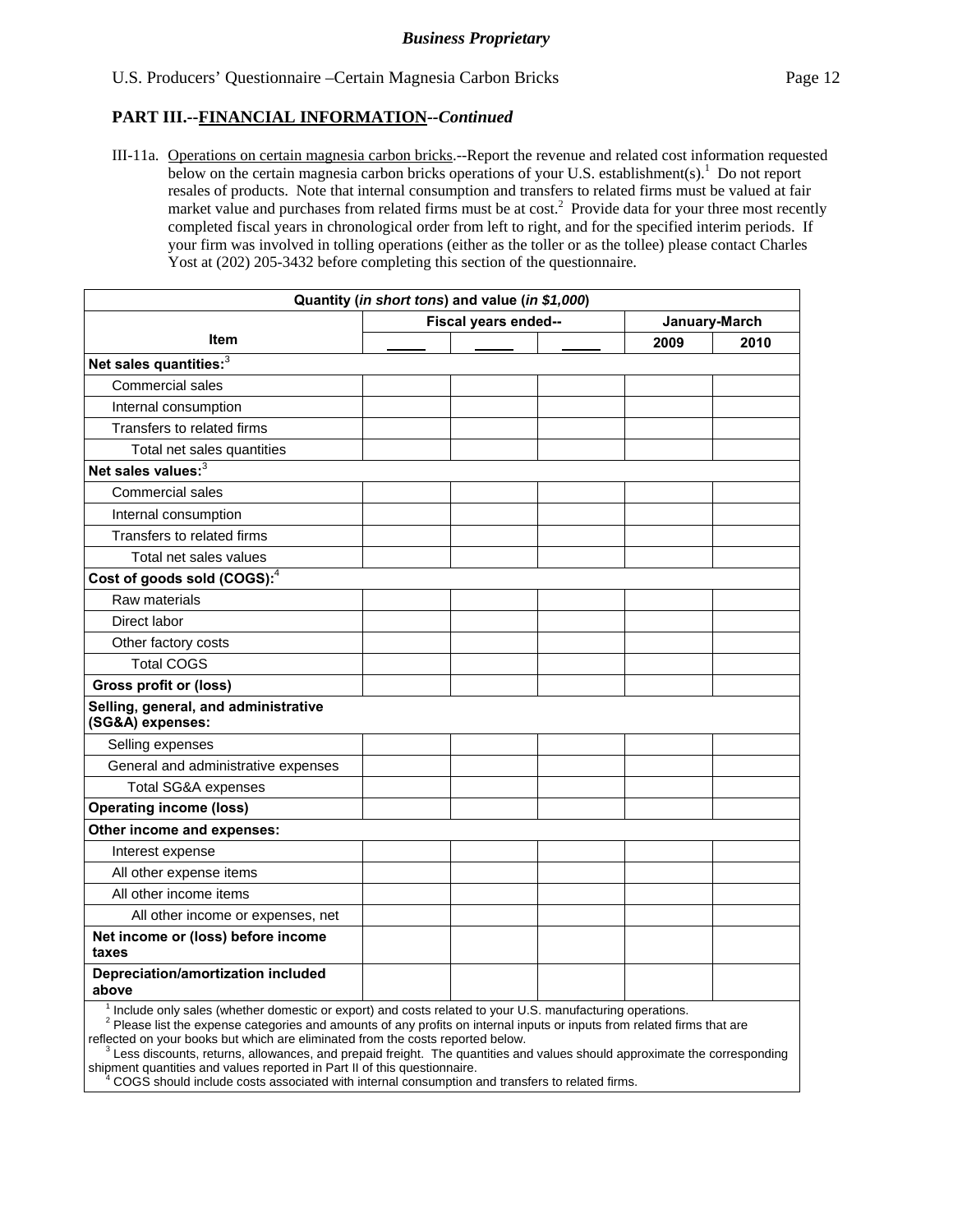III-11b. Operations on certain magnesia carbon bricks.--Report the revenue and related cost information requested below on the certain magnesia carbon bricks operations of your U.S. establishment(s).<sup>1</sup> Do not report resales of products. Note that internal consumption and transfers to related firms must be valued at fair market value and purchases from related firms must be at cost.<sup>2</sup> Provide data for the specified interim periods. If your firm was involved in tolling operations (either as the toller or as the tollee) please contact Charles Yost at (202) 205-3432 before completing this section of the questionnaire.

| Quantity (in short tons) and value (in \$1,000)                                                                                                                                                                                                                                                                                                                                                                                   |                      |                       |  |  |
|-----------------------------------------------------------------------------------------------------------------------------------------------------------------------------------------------------------------------------------------------------------------------------------------------------------------------------------------------------------------------------------------------------------------------------------|----------------------|-----------------------|--|--|
| Item                                                                                                                                                                                                                                                                                                                                                                                                                              | January-June<br>2009 | July-December<br>2009 |  |  |
| Net sales quantities: $3$                                                                                                                                                                                                                                                                                                                                                                                                         |                      |                       |  |  |
| Commercial sales                                                                                                                                                                                                                                                                                                                                                                                                                  |                      |                       |  |  |
| Internal consumption                                                                                                                                                                                                                                                                                                                                                                                                              |                      |                       |  |  |
| Transfers to related firms                                                                                                                                                                                                                                                                                                                                                                                                        |                      |                       |  |  |
| Total net sales quantities                                                                                                                                                                                                                                                                                                                                                                                                        |                      |                       |  |  |
| Net sales values: <sup>3</sup>                                                                                                                                                                                                                                                                                                                                                                                                    |                      |                       |  |  |
| <b>Commercial sales</b>                                                                                                                                                                                                                                                                                                                                                                                                           |                      |                       |  |  |
| Internal consumption                                                                                                                                                                                                                                                                                                                                                                                                              |                      |                       |  |  |
| Transfers to related firms                                                                                                                                                                                                                                                                                                                                                                                                        |                      |                       |  |  |
| Total net sales values                                                                                                                                                                                                                                                                                                                                                                                                            |                      |                       |  |  |
| Cost of goods sold (COGS): <sup>4</sup>                                                                                                                                                                                                                                                                                                                                                                                           |                      |                       |  |  |
| Raw materials                                                                                                                                                                                                                                                                                                                                                                                                                     |                      |                       |  |  |
| Direct labor                                                                                                                                                                                                                                                                                                                                                                                                                      |                      |                       |  |  |
| Other factory costs                                                                                                                                                                                                                                                                                                                                                                                                               |                      |                       |  |  |
| <b>Total COGS</b>                                                                                                                                                                                                                                                                                                                                                                                                                 |                      |                       |  |  |
| <b>Gross profit or (loss)</b>                                                                                                                                                                                                                                                                                                                                                                                                     |                      |                       |  |  |
| Selling, general, and administrative (SG&A)<br>expenses:                                                                                                                                                                                                                                                                                                                                                                          |                      |                       |  |  |
| Selling expenses                                                                                                                                                                                                                                                                                                                                                                                                                  |                      |                       |  |  |
| General and administrative expenses                                                                                                                                                                                                                                                                                                                                                                                               |                      |                       |  |  |
| <b>Total SG&amp;A expenses</b>                                                                                                                                                                                                                                                                                                                                                                                                    |                      |                       |  |  |
| <b>Operating income (loss)</b>                                                                                                                                                                                                                                                                                                                                                                                                    |                      |                       |  |  |
| Other income and expenses:                                                                                                                                                                                                                                                                                                                                                                                                        |                      |                       |  |  |
| Interest expense                                                                                                                                                                                                                                                                                                                                                                                                                  |                      |                       |  |  |
| All other expense items                                                                                                                                                                                                                                                                                                                                                                                                           |                      |                       |  |  |
| All other income items                                                                                                                                                                                                                                                                                                                                                                                                            |                      |                       |  |  |
| All other income or expenses, net                                                                                                                                                                                                                                                                                                                                                                                                 |                      |                       |  |  |
| Net income or (loss) before income taxes                                                                                                                                                                                                                                                                                                                                                                                          |                      |                       |  |  |
| Depreciation/amortization included above                                                                                                                                                                                                                                                                                                                                                                                          |                      |                       |  |  |
| Include only sales (whether domestic or export) and costs related to your U.S. manufacturing<br>operations.<br>$2$ Please list the expense categories and amounts of any profits on internal inputs or inputs from                                                                                                                                                                                                                |                      |                       |  |  |
| related firms that are reflected on your books but which are eliminated from the costs reported<br>below.<br>$3$ Less discounts, returns, allowances, and prepaid freight. The quantities and values should<br>approximate the corresponding shipment quantities and values reported in Part II of this<br>questionnaire.<br><sup>4</sup> COGS should include costs associated with internal consumption and transfers to related |                      |                       |  |  |
| firms.                                                                                                                                                                                                                                                                                                                                                                                                                            |                      |                       |  |  |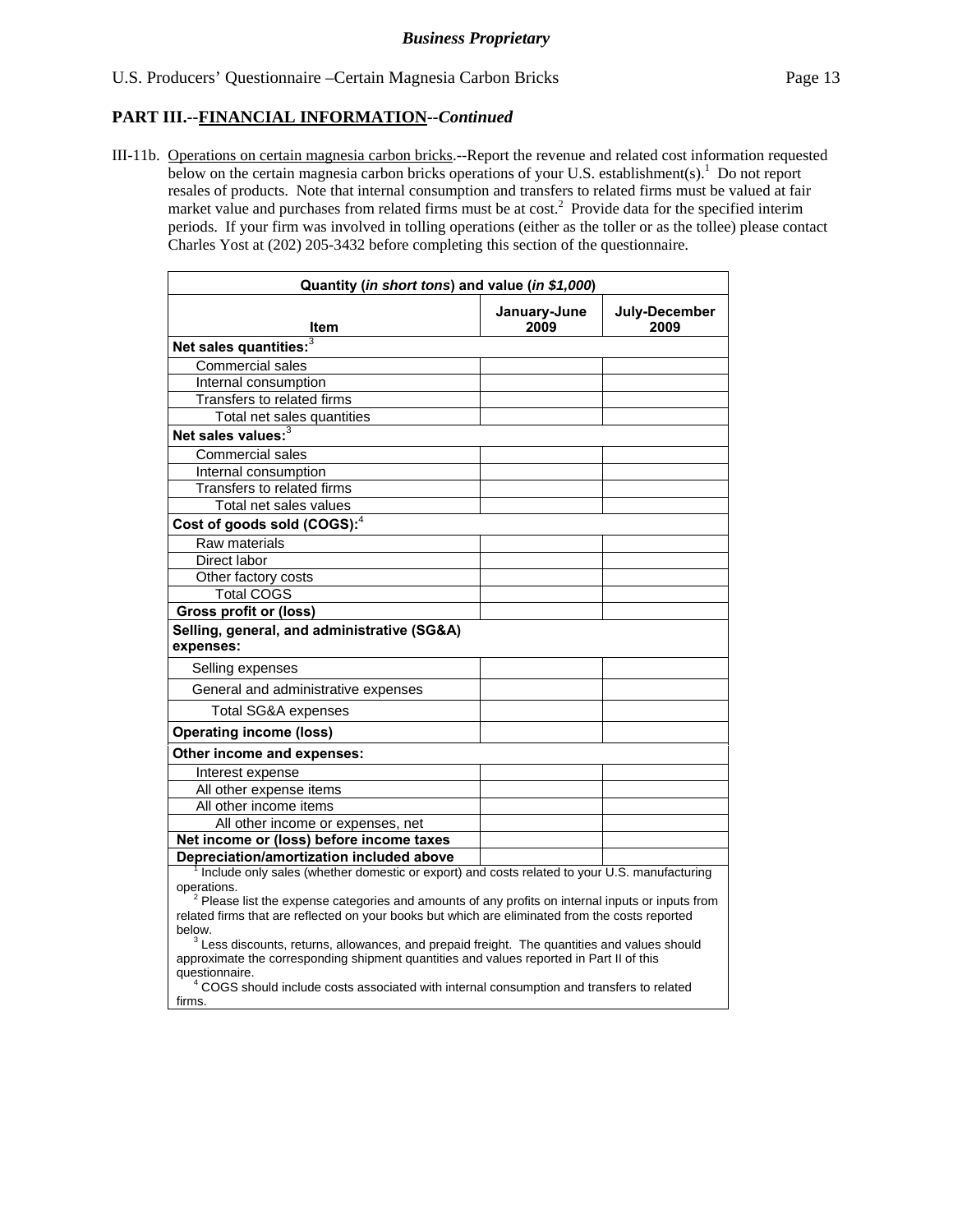III-12. **Asset values**.--Report the total assets associated with the production, warehousing, and sale of certain magnesia carbon bricks. If your firm does not maintain some or all of the specific asset data in the normal course of business, please estimate it based upon some rational method (such as production, sales, or costs) that is consistent with your cost allocations in the previous question. Your finished goods inventory value should reconcile with the inventory quantity data reported in Part II. Provide data as of the end of your three most recently completed fiscal years in chronological order from left to right.

| Value ( <i>in \$1,000</i> )                                                 |  |  |  |  |
|-----------------------------------------------------------------------------|--|--|--|--|
| Fiscal years ended--                                                        |  |  |  |  |
| <b>Item</b>                                                                 |  |  |  |  |
| Assets associated with the production, warehousing,<br>and sale of product: |  |  |  |  |
| 1. Current assets:                                                          |  |  |  |  |
| A. Cash and equivalents                                                     |  |  |  |  |
| B. Accounts receivable, net                                                 |  |  |  |  |
| C. Inventories                                                              |  |  |  |  |
| D. Other (describe: ______)                                                 |  |  |  |  |
| E. Total current assets (lines 1.A. through 1.D.)                           |  |  |  |  |
| 2. Property, plant, and equipment                                           |  |  |  |  |
| A. Original cost of property, plant, and equipment                          |  |  |  |  |
| B. Less: Accumulated depreciation                                           |  |  |  |  |
| C. Equals: Book value of property, plant, and equipment                     |  |  |  |  |
| 3. Other (describe: _____                                                   |  |  |  |  |
| 4. Total assets (lines 1.E., 2.C., and 3)                                   |  |  |  |  |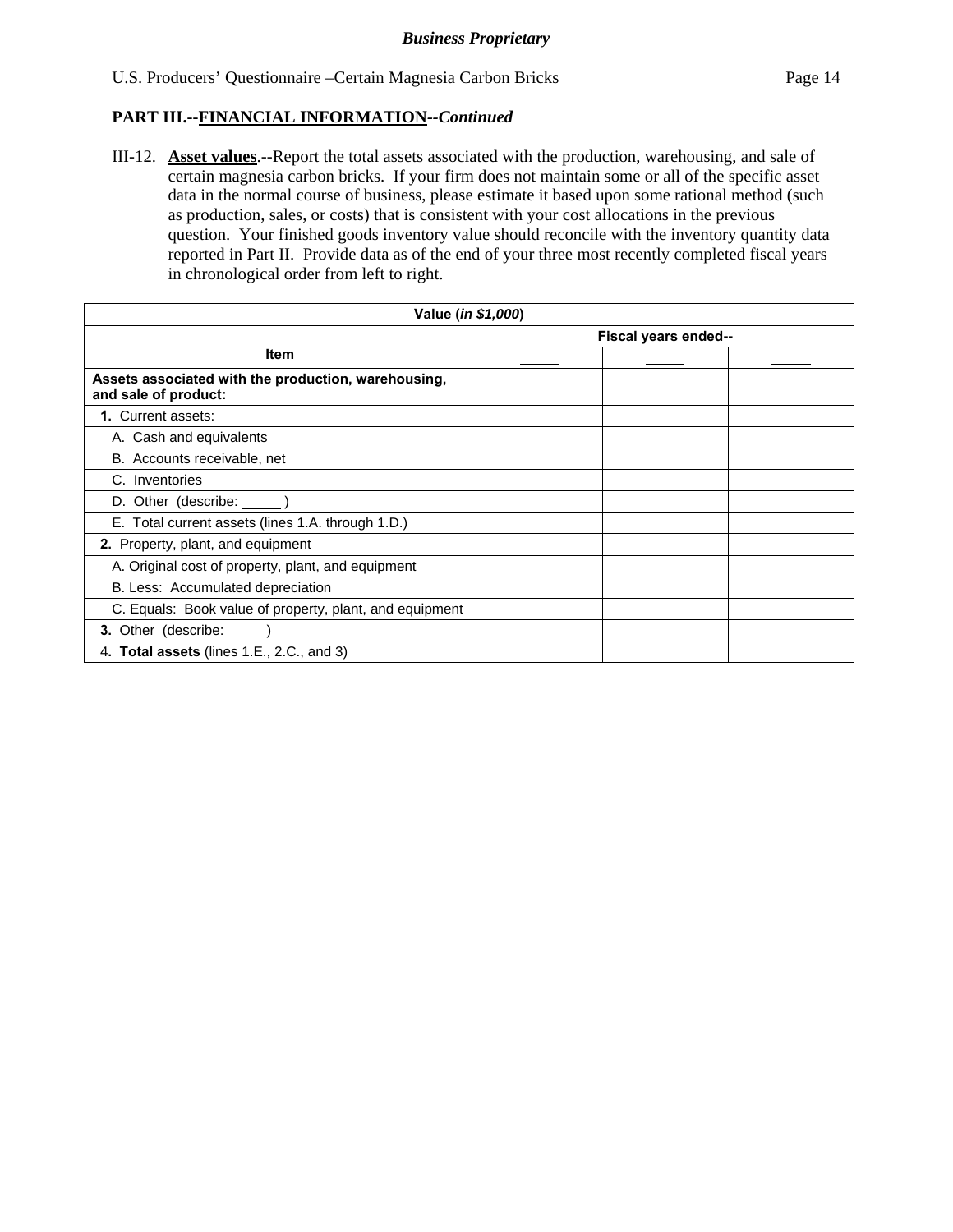$\overline{a}$ 

 $\overline{a}$ 

III-13a. **Capital expenditures and research and development expenses**.--Report your firm's capital expenditures and research and development expenses on certain magnesia carbon bricks. Provide data for your three most recently completed fiscal years in chronological order from left to right, and for the specified interim periods.

| Value (in \$1,000)                |                                       |  |  |      |      |
|-----------------------------------|---------------------------------------|--|--|------|------|
|                                   | Fiscal years ended--<br>January-March |  |  |      |      |
| Item                              |                                       |  |  | 2009 | 2010 |
| <b>Capital expenditures</b>       |                                       |  |  |      |      |
| Research and development expenses |                                       |  |  |      |      |

III-13b. **Capital expenditures and research and development expenses**.--Report your firm's capital expenditures and research and development expenses on certain magnesia carbon bricks. Provide data for the specified interim periods.

| Value (in \$1,000)              |                      |                       |  |  |  |  |
|---------------------------------|----------------------|-----------------------|--|--|--|--|
| Item                            | January-June<br>2009 | July-December<br>2009 |  |  |  |  |
| <b>Capital expenditures</b>     |                      |                       |  |  |  |  |
| <b>Research and development</b> |                      |                       |  |  |  |  |
| expenses                        |                      |                       |  |  |  |  |

III-13c. Please provide a description of the nature or focus of your firm's capital expenditures

III-13d. Please provide a description of the nature or focus of your firm's R&D expenses:

\_\_\_\_\_\_\_\_\_\_\_\_\_\_\_\_\_\_\_\_\_\_\_\_\_\_\_\_\_\_\_\_\_\_\_\_\_\_\_\_\_\_\_\_\_\_\_\_\_\_\_\_\_\_\_\_\_\_\_\_\_\_\_\_\_\_\_\_\_\_\_\_\_\_\_\_\_\_

\_\_\_\_\_\_\_\_\_\_\_\_\_\_\_\_\_\_\_\_\_\_\_\_\_\_\_\_\_\_\_\_\_\_\_\_\_\_\_\_\_\_\_\_\_\_\_\_\_\_\_\_\_\_\_\_\_\_\_\_\_\_\_\_\_\_\_\_\_\_\_\_\_\_\_\_\_\_

\_\_\_\_\_\_\_\_\_\_\_\_\_\_\_\_\_\_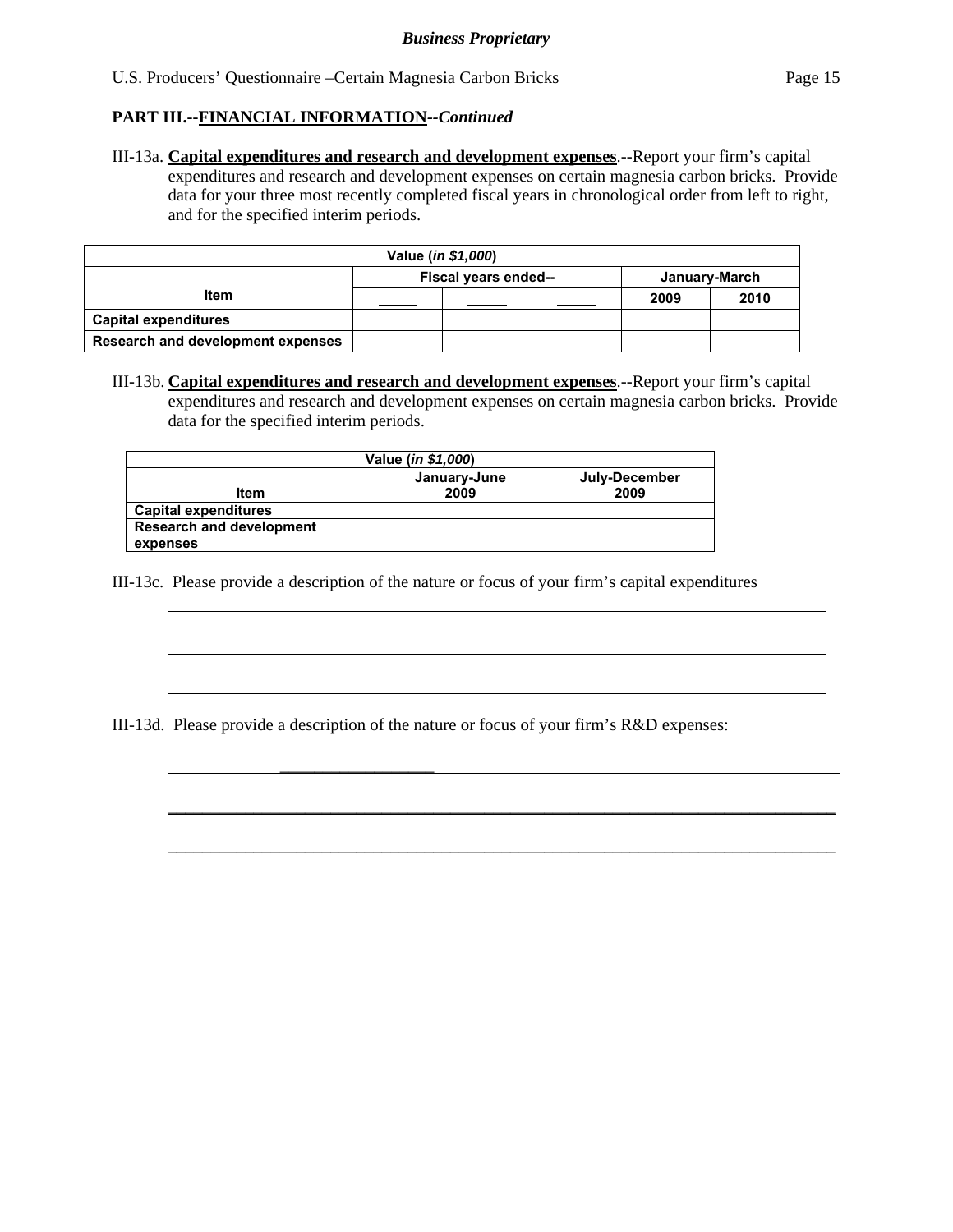- III-14. **Effects of imports**.--Since January 1, 2007, has your firm experienced any actual negative effects on its return on investment or its growth, investment, ability to raise capital, existing development and production efforts (including efforts to develop a derivative or more advanced version of the product), or the scale of capital investments as a result of imports of certain magnesia carbon bricks from China or Mexico?
	- $\Box$  No  $\Box$  Yes--My firm has experienced actual negative effects as follows:
		- Cancellation, postponement, or rejection of expansion projects
		- Denial or rejection of investment proposal
		- $\Box$  Reduction in the size of capital investments
		- $\Box$  Rejection of bank loans
		- **Lowering of credit rating**

l

 $\overline{a}$ 

 $\overline{a}$ 

- $\n$  Problem related to the issue of stocks or bonds
- Other (specify)  $\Box$
- III-15. **Anticipated effects of imports**.--Does your firm anticipate any negative impact of imports of certain magnesia carbon bricks from China or Mexico?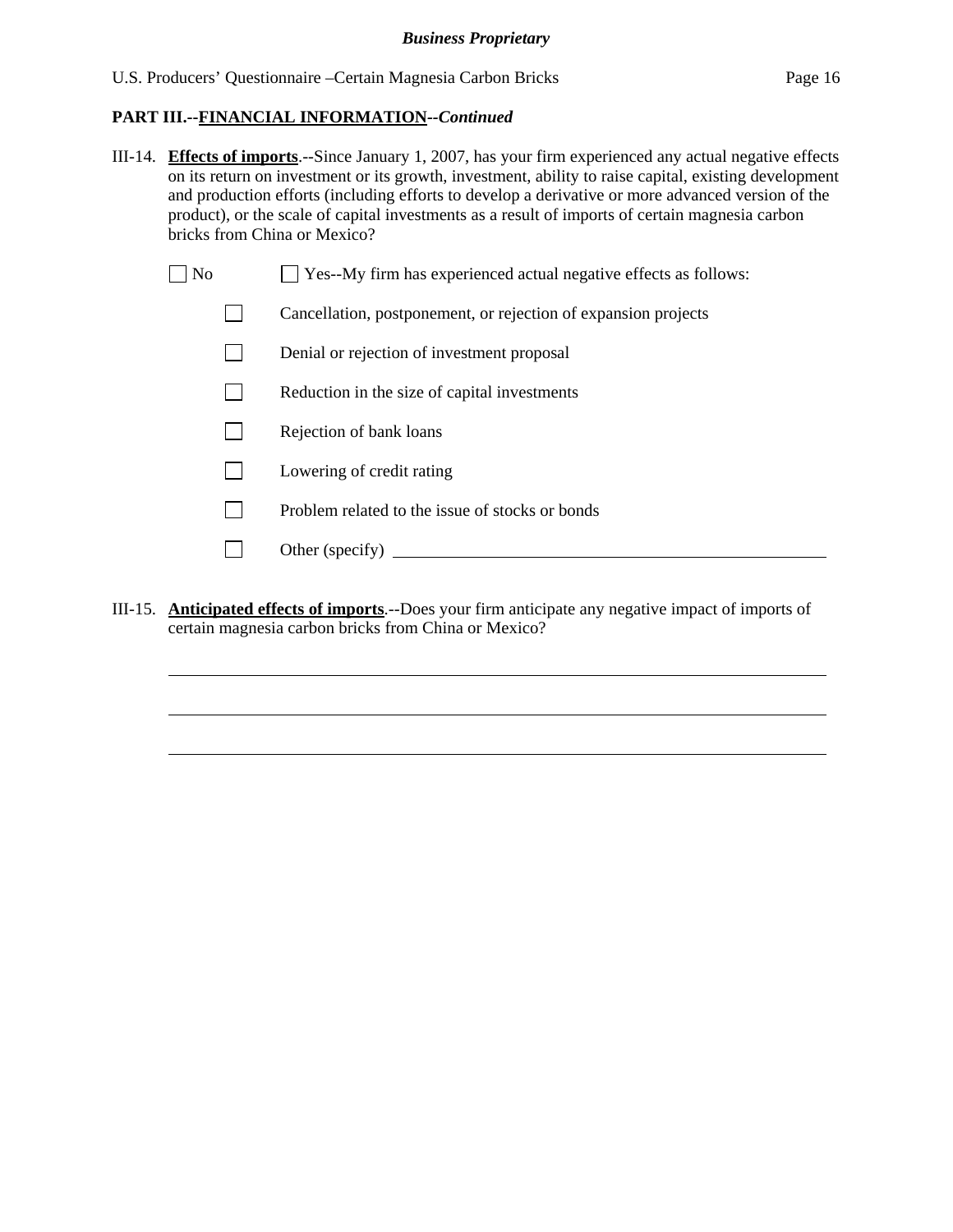## **PART V.--ADDITONAL INFORMATION**

Further information on this part of the questionnaire can be obtained from Craig Thomsen (202-205-3226, craig.thomsen@usitc.gov)

IV-1. **Contact information (price).--**Who should be contacted regarding the requested pricing and related information?

Company contact:

Name and title

 $($ 

Phone number E-mail address

## **PRICE DATA**

This section requests quarterly quantity and value data, f.o.b. your U.S. point of shipment, for your commercial shipments to unrelated U.S. customers during January 2007–March 2010 of the following products produced by your firm.

*Product 1***.—Resin-bonded, Magnesia Carbon Brick for electric arc furnaces with a carbon content of 13 percent, fused grain and antioxidant additions that correspond to Resco's brand Nuline 10-99.** 

*Product 2***.— Resin-bonded, Magnesia Carbon Brick for electric arc furnaces with a carbon content of 15 percent, fused grain and antioxidant additions that correspond to Resco's brand Nuline 15 DF.** 

*Product 3***.—Resin-bonded, Magnesia Carbon Brick for steel ladles with a carbon content of 8 percent, 50 percent sintered and 50 percent fused grain, and antioxidant additions that correspond to RHI's brand Ancarbon AC51 CE.** 

*Product 4***.—Resin-bonded, Magnesia Carbon Brick for steel ladles with a carbon content of 10 percent, fused grain and antioxidant additions that correspond to RHI's brand Ancarbon AC72 CE.** 

*Product 5***.— Resin Bonded, Magnesia Carbon Brick for steel ladles with a carbon content of 13 percent, fused grain and antioxidant additions that correspond to Resco's brand Nuline 2-99.** 

**Please note that total dollar values should be f.o.b., U.S. point of shipment and should not include U.S.-inland transportation costs. Total dollar values should reflect the** *final net* **amount paid to you (i.e., should be net of all deductions for discounts or rebates). See instruction booklet**.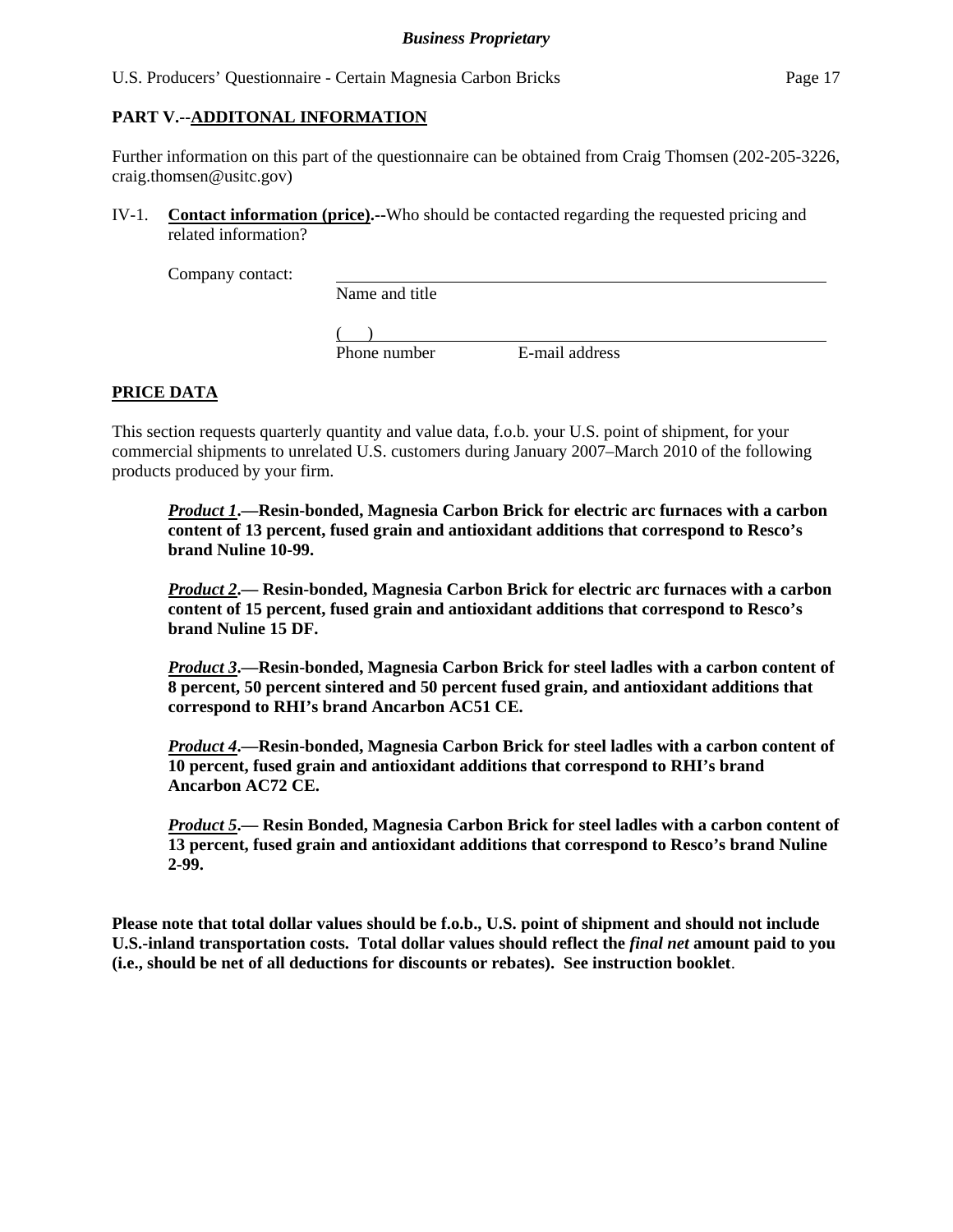IV-2. Pricing data.--Report below the quarterly price data<sup>1</sup> for pricing products<sup>2</sup> produced and sold by your firm.

|                                                                                                                                                                                                                                                                |          |           | (Quantity in tons, value in dollars) |                  |          |           |
|----------------------------------------------------------------------------------------------------------------------------------------------------------------------------------------------------------------------------------------------------------------|----------|-----------|--------------------------------------|------------------|----------|-----------|
|                                                                                                                                                                                                                                                                |          | Product 1 |                                      | <b>Product 2</b> |          | Product 3 |
|                                                                                                                                                                                                                                                                | Quantity | Value     | Quantity                             | Value            | Quantity | Value     |
| 2007                                                                                                                                                                                                                                                           |          |           |                                      |                  |          |           |
| January-March                                                                                                                                                                                                                                                  |          |           |                                      |                  |          |           |
| April-June                                                                                                                                                                                                                                                     |          |           |                                      |                  |          |           |
| July-September                                                                                                                                                                                                                                                 |          |           |                                      |                  |          |           |
| October-December                                                                                                                                                                                                                                               |          |           |                                      |                  |          |           |
| 2008                                                                                                                                                                                                                                                           |          |           |                                      |                  |          |           |
| January-March                                                                                                                                                                                                                                                  |          |           |                                      |                  |          |           |
| April-June                                                                                                                                                                                                                                                     |          |           |                                      |                  |          |           |
| July-September                                                                                                                                                                                                                                                 |          |           |                                      |                  |          |           |
| October-December                                                                                                                                                                                                                                               |          |           |                                      |                  |          |           |
| 2009                                                                                                                                                                                                                                                           |          |           |                                      |                  |          |           |
| January-March                                                                                                                                                                                                                                                  |          |           |                                      |                  |          |           |
| April-June                                                                                                                                                                                                                                                     |          |           |                                      |                  |          |           |
| July-September                                                                                                                                                                                                                                                 |          |           |                                      |                  |          |           |
| October-December                                                                                                                                                                                                                                               |          |           |                                      |                  |          |           |
| 2010                                                                                                                                                                                                                                                           |          |           |                                      |                  |          |           |
| January-March                                                                                                                                                                                                                                                  |          |           |                                      |                  |          |           |
|                                                                                                                                                                                                                                                                |          | Product 4 |                                      | Product 5        |          |           |
|                                                                                                                                                                                                                                                                | Quantity | Value     | Quantity                             | Value            |          |           |
| 2007                                                                                                                                                                                                                                                           |          |           |                                      |                  |          |           |
| January-March                                                                                                                                                                                                                                                  |          |           |                                      |                  |          |           |
| April-June                                                                                                                                                                                                                                                     |          |           |                                      |                  |          |           |
| July-September                                                                                                                                                                                                                                                 |          |           |                                      |                  |          |           |
| October-December                                                                                                                                                                                                                                               |          |           |                                      |                  |          |           |
| 2008                                                                                                                                                                                                                                                           |          |           |                                      |                  |          |           |
| January-March                                                                                                                                                                                                                                                  |          |           |                                      |                  |          |           |
| April-June                                                                                                                                                                                                                                                     |          |           |                                      |                  |          |           |
| July-September                                                                                                                                                                                                                                                 |          |           |                                      |                  |          |           |
| October-December                                                                                                                                                                                                                                               |          |           |                                      |                  |          |           |
| 2009                                                                                                                                                                                                                                                           |          |           |                                      |                  |          |           |
| January-March                                                                                                                                                                                                                                                  |          |           |                                      |                  |          |           |
| April-June                                                                                                                                                                                                                                                     |          |           |                                      |                  |          |           |
| July-September                                                                                                                                                                                                                                                 |          |           |                                      |                  |          |           |
| October-December                                                                                                                                                                                                                                               |          |           |                                      |                  |          |           |
| 2010                                                                                                                                                                                                                                                           |          |           |                                      |                  |          |           |
| January-March                                                                                                                                                                                                                                                  |          |           |                                      |                  |          |           |
| The values (i.e., gross sales values less all discounts, allowances, rebates, prepaid freight, and the value of returned goods),<br>f.o.b. your U.S. point of shipment.<br><sup>2</sup> Pricing product definitions are provided on the first page of Part IV. |          |           |                                      |                  |          |           |
| Note.--If your product does not exactly meet the product specifications but is competitive with the specified product, provide a<br>description of your product:                                                                                               |          |           |                                      |                  |          |           |
|                                                                                                                                                                                                                                                                |          |           |                                      |                  |          |           |
| Product 2:                                                                                                                                                                                                                                                     |          |           |                                      |                  |          |           |
| Product 3:                                                                                                                                                                                                                                                     |          |           |                                      |                  |          |           |
| Product 4:                                                                                                                                                                                                                                                     |          |           |                                      |                  |          |           |
| Product 5:                                                                                                                                                                                                                                                     |          |           |                                      |                  |          |           |
|                                                                                                                                                                                                                                                                |          |           |                                      |                  |          |           |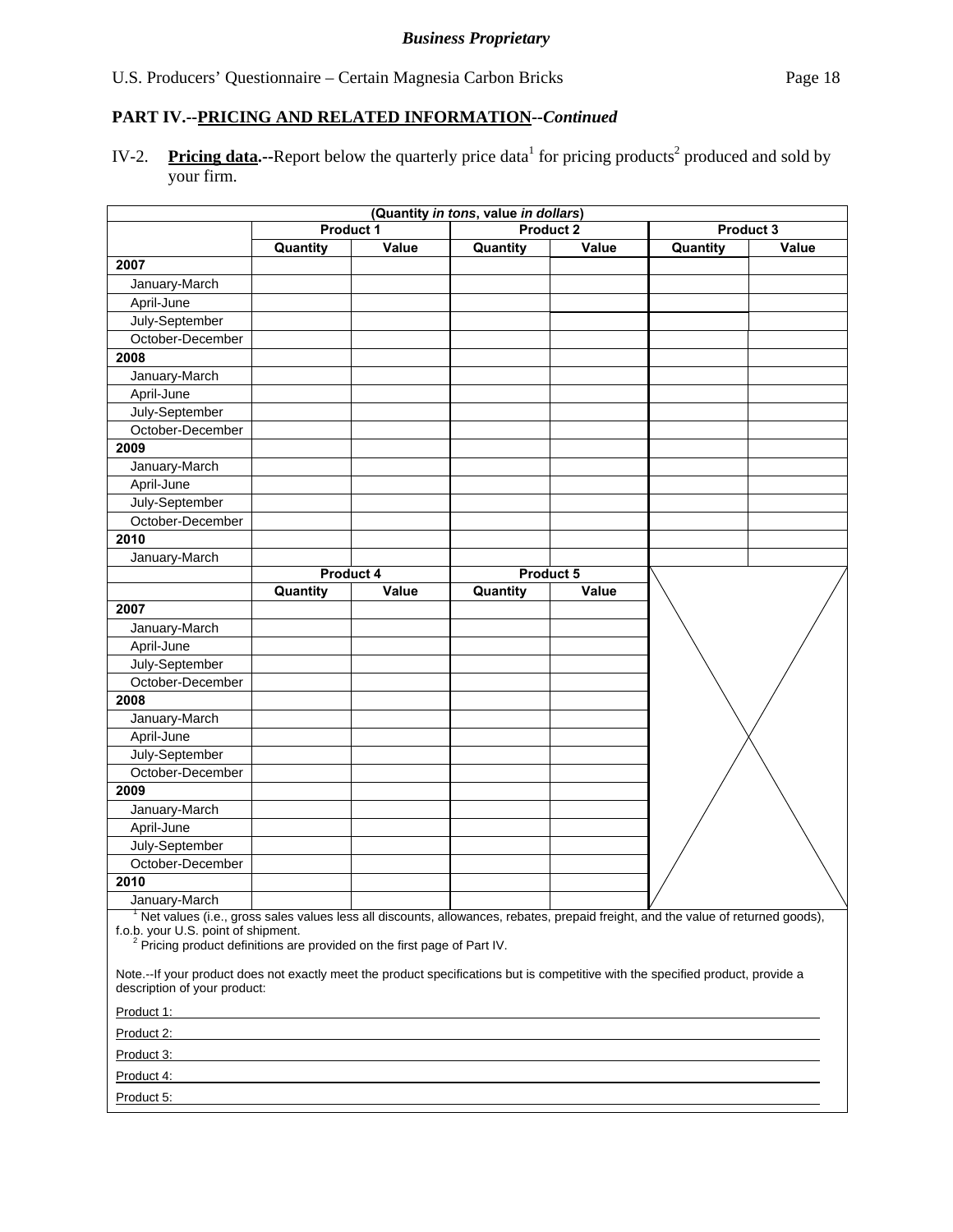| $IV-3.$ |         | Price setting.-- How does your firm determine the prices that it charges for sales of certain<br>magnesia carbon bricks ( <i>check all that apply</i> )? If your firm issues price lists, please include a<br>copy of a recent price list with your submission. If your price list is large, please only submit<br>some sample pages.                                        |                               |                          |                 |                           |
|---------|---------|------------------------------------------------------------------------------------------------------------------------------------------------------------------------------------------------------------------------------------------------------------------------------------------------------------------------------------------------------------------------------|-------------------------------|--------------------------|-----------------|---------------------------|
|         |         | Transaction by transaction                                                                                                                                                                                                                                                                                                                                                   |                               | Contracts                | Set price lists |                           |
|         |         | Internet sales                                                                                                                                                                                                                                                                                                                                                               |                               |                          |                 |                           |
|         |         |                                                                                                                                                                                                                                                                                                                                                                              |                               |                          |                 |                           |
|         |         |                                                                                                                                                                                                                                                                                                                                                                              |                               |                          |                 |                           |
| $IV-4.$ | apply). | <b>Discount policy.--</b> Please indicate and describe your firm's discount policies (check all that                                                                                                                                                                                                                                                                         |                               |                          |                 |                           |
|         |         | Quantity discounts                                                                                                                                                                                                                                                                                                                                                           | Annual total volume discounts |                          |                 | $\Box$ No discount policy |
|         |         | Other--Please describe:                                                                                                                                                                                                                                                                                                                                                      |                               |                          |                 |                           |
|         |         |                                                                                                                                                                                                                                                                                                                                                                              |                               |                          |                 |                           |
|         |         |                                                                                                                                                                                                                                                                                                                                                                              |                               |                          |                 |                           |
| IV-5.   |         | Pricing terms for magnesia carbon brick.--                                                                                                                                                                                                                                                                                                                                   |                               |                          |                 |                           |
|         | (a)     | What are your firm's typical sales terms for its U.S.-produced certain magnesia carbon<br>bricks $(e.g., 2/10$ net 30 days)?                                                                                                                                                                                                                                                 |                               |                          |                 |                           |
|         | (b)     | On what basis are your prices of domestic certain magnesia carbon bricks usually<br>quoted? (check one)                                                                                                                                                                                                                                                                      |                               |                          |                 |                           |
|         |         | F.o.b.--Please specify point:                                                                                                                                                                                                                                                                                                                                                |                               |                          |                 | Delivered                 |
| IV-6.   |         | <b>Contract versus spot.</b> --Approximately what share of your firm's sales of its U.S.-produced<br>certain magnesia carbon bricks in 2009 were on a (1) long-term contract basis (multiple deliveries<br>for more than 12 months), (2) short-term contract basis (multiple deliveries up to and including<br>12 months), and (3) spot sales basis (for a single delivery)? |                               |                          |                 |                           |
|         |         | Type of sale                                                                                                                                                                                                                                                                                                                                                                 |                               | Share of sales (percent) |                 |                           |
|         |         | Long-term contracts                                                                                                                                                                                                                                                                                                                                                          |                               |                          |                 |                           |
|         |         | Short-term contracts                                                                                                                                                                                                                                                                                                                                                         |                               |                          |                 |                           |
|         |         | Spot sales                                                                                                                                                                                                                                                                                                                                                                   |                               |                          |                 |                           |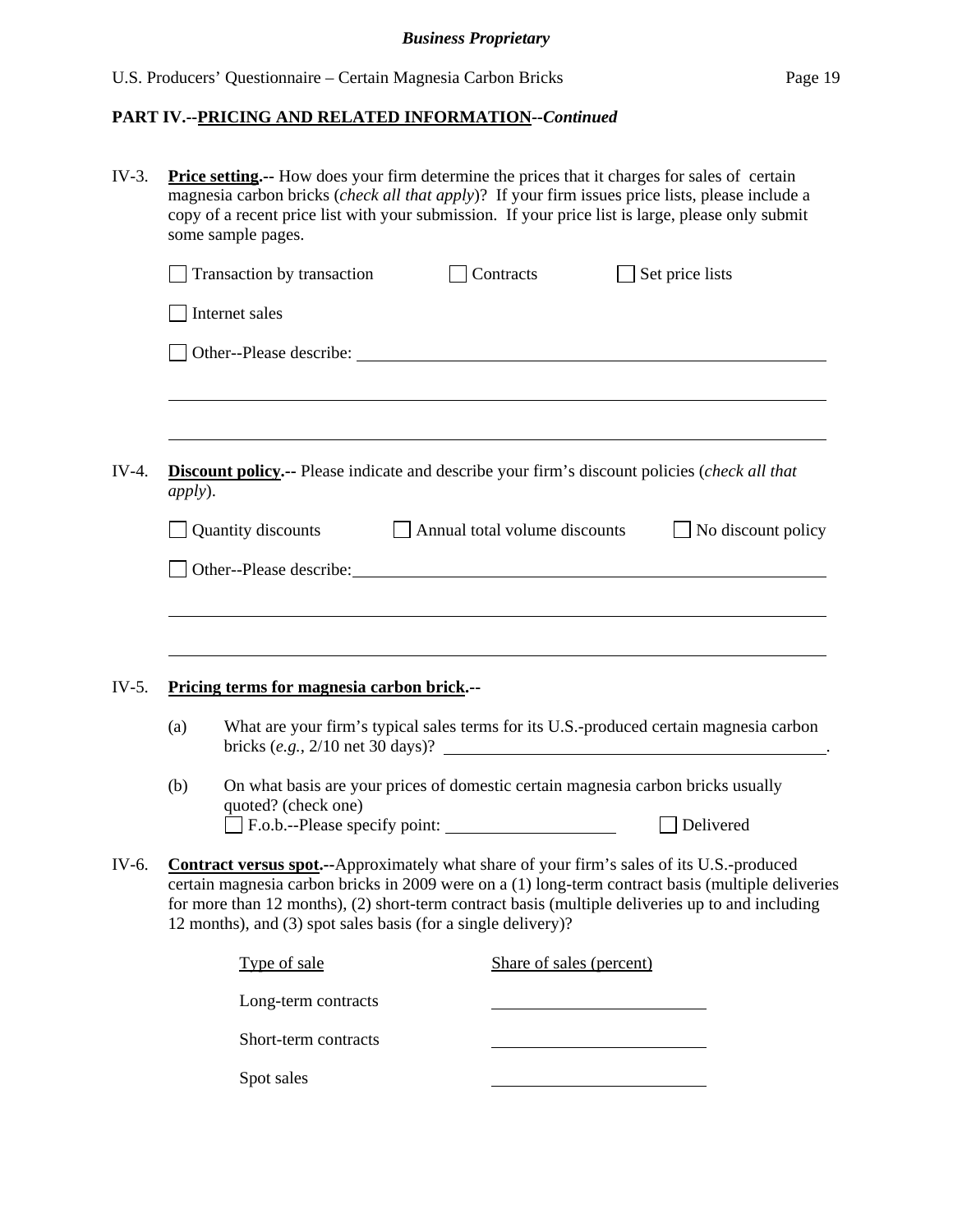| IV-7. |              | <b>Long-term contact provisions.</b> --If you sell on a long-term contract basis, please answer the<br>following questions with respect to provisions of a typical long-term contract. |                                                                                                                                                                                                              |     |                |             |  |
|-------|--------------|----------------------------------------------------------------------------------------------------------------------------------------------------------------------------------------|--------------------------------------------------------------------------------------------------------------------------------------------------------------------------------------------------------------|-----|----------------|-------------|--|
|       | (a)          |                                                                                                                                                                                        |                                                                                                                                                                                                              |     |                |             |  |
|       | (b)          |                                                                                                                                                                                        | Can prices be renegotiated during the contract period?                                                                                                                                                       | Yes | N <sub>o</sub> |             |  |
|       | (c)          |                                                                                                                                                                                        | Does the contract fix quantity, price, or both? $\Box$ Quantity                                                                                                                                              |     | Price          | <b>Both</b> |  |
|       | (d)          |                                                                                                                                                                                        | Does the contract have a meet-or-release provision?                                                                                                                                                          | Yes | No             |             |  |
| IV-8. |              |                                                                                                                                                                                        | <b>Short-term contract provisions.--</b> If you sell on a short-term contract basis, please answer the<br>following questions with respect to provisions of a typical short-term contract.                   |     |                |             |  |
|       | (a)          |                                                                                                                                                                                        | What is the average duration of a contract?                                                                                                                                                                  |     |                |             |  |
|       | (b)          |                                                                                                                                                                                        | Can prices be renegotiated during the contract period?                                                                                                                                                       | Yes | N <sub>o</sub> |             |  |
|       | (c)          |                                                                                                                                                                                        | Does the contract fix quantity, price, or both? $\Box$ Quantity                                                                                                                                              |     | Price          | Both        |  |
|       | (d)          |                                                                                                                                                                                        | Does the contract have a meet-or-release provision?                                                                                                                                                          | Yes | N <sub>o</sub> |             |  |
| IV-9. |              | your U.S.-produced magnesia carbon brick?                                                                                                                                              | <b>Lead times.--</b> What is your share of sales both from inventory and produced to order and what is<br>the average lead time between a customer's order and the date of delivery for your firm's sales of |     |                |             |  |
|       |              | Source                                                                                                                                                                                 | Share of sales in 2009                                                                                                                                                                                       |     | Lead time      |             |  |
|       |              | From inventory                                                                                                                                                                         |                                                                                                                                                                                                              |     |                |             |  |
|       |              | Produced to order                                                                                                                                                                      |                                                                                                                                                                                                              |     |                |             |  |
|       | <b>Total</b> |                                                                                                                                                                                        | 100 %                                                                                                                                                                                                        |     |                |             |  |

## IV-10. **Shipping information.--**

- (a) What is the approximate percentage of the total delivered cost of certain magnesia carbon bricks that is accounted for by U.S. inland transportation costs? \_\_\_\_\_ percent.
- (b) Who generally arranges the transportation to your customers' locations? (check one)  $\Box$ Your firm or  $\Box$  purchaser
- (c) What proportion of your sales are delivered within 100 miles of your production facility? percent. Within 101 to 1,000 miles? percent. Over  $1,000$  miles? percent.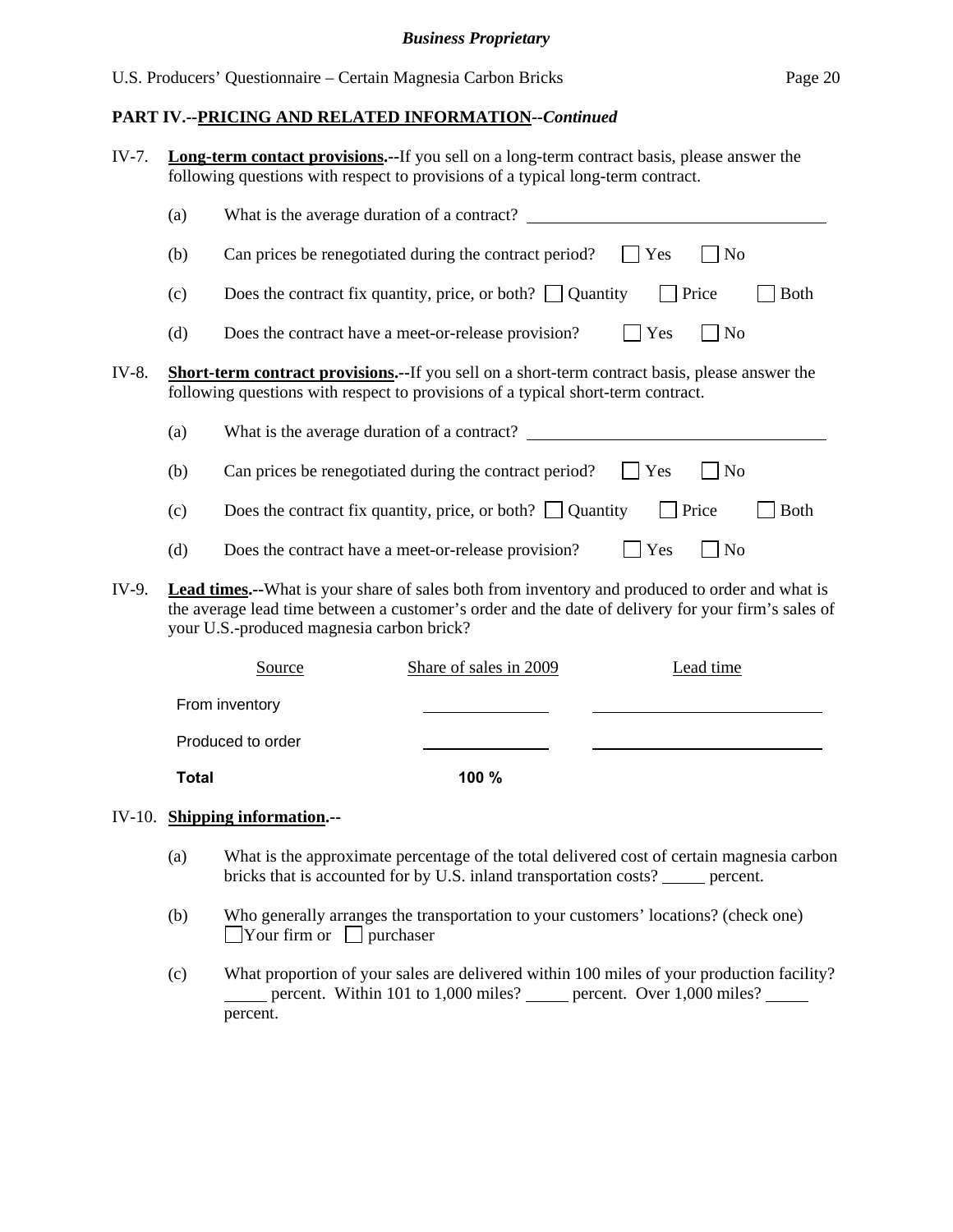IV-11. **Geographical shipments.--** What is the geographic market area in the United States served by your firm's shipments of magnesia carbon brick? (check all that apply)

| Geographic area                                                                                                         | $\sqrt{}$ if applicable |
|-------------------------------------------------------------------------------------------------------------------------|-------------------------|
| <b>National</b>                                                                                                         |                         |
| If not national, which regions?                                                                                         |                         |
| Northeast.–CT, ME, MA, NH, NJ, NY, PA, RI, and VT.                                                                      |                         |
| Midwest.-IL, IN, IA, KS, MI, MN, MO, NE, ND, OH, SD, and WI.                                                            |                         |
| Southeast.-AL, DE, DC, FL, GA, KY, MD, MS, NC, SC, TN, VA, and WV.                                                      |                         |
| Central Southwest.-AR, LA, OK, and TX.                                                                                  |                         |
| <b>Mountains.-AZ, CO, ID, MT, NV, NM, UT, and WY.</b>                                                                   |                         |
| <b>Pacific Coast.–CA, OR, and WA.</b>                                                                                   |                         |
| <b>Other.</b> —All other markets in the United States not previously listed, including AK, HI,<br>PR, VI, among others. |                         |
|                                                                                                                         |                         |

## IV-12. **End uses.**

l

l

(a) Describe the end uses of the certain magnesia carbon bricks that you manufacture. For each end use (e.g., relining a steel furnace or refining vessel), what percentage of the total cost is accounted for by magnesia carbon brick?

| End use | Share of total cost (percent)                                                                                                                                                                                                                               |
|---------|-------------------------------------------------------------------------------------------------------------------------------------------------------------------------------------------------------------------------------------------------------------|
|         |                                                                                                                                                                                                                                                             |
|         |                                                                                                                                                                                                                                                             |
| (b)     | Describe the highest-volume end use products which use the certain magnesia carbon<br>bricks that you manufacture. For each end use product (e.g., various steel products),<br>what percentage of the total cost is accounted for by magnesia carbon brick? |
| End use | Share of total cost (percent)                                                                                                                                                                                                                               |
|         |                                                                                                                                                                                                                                                             |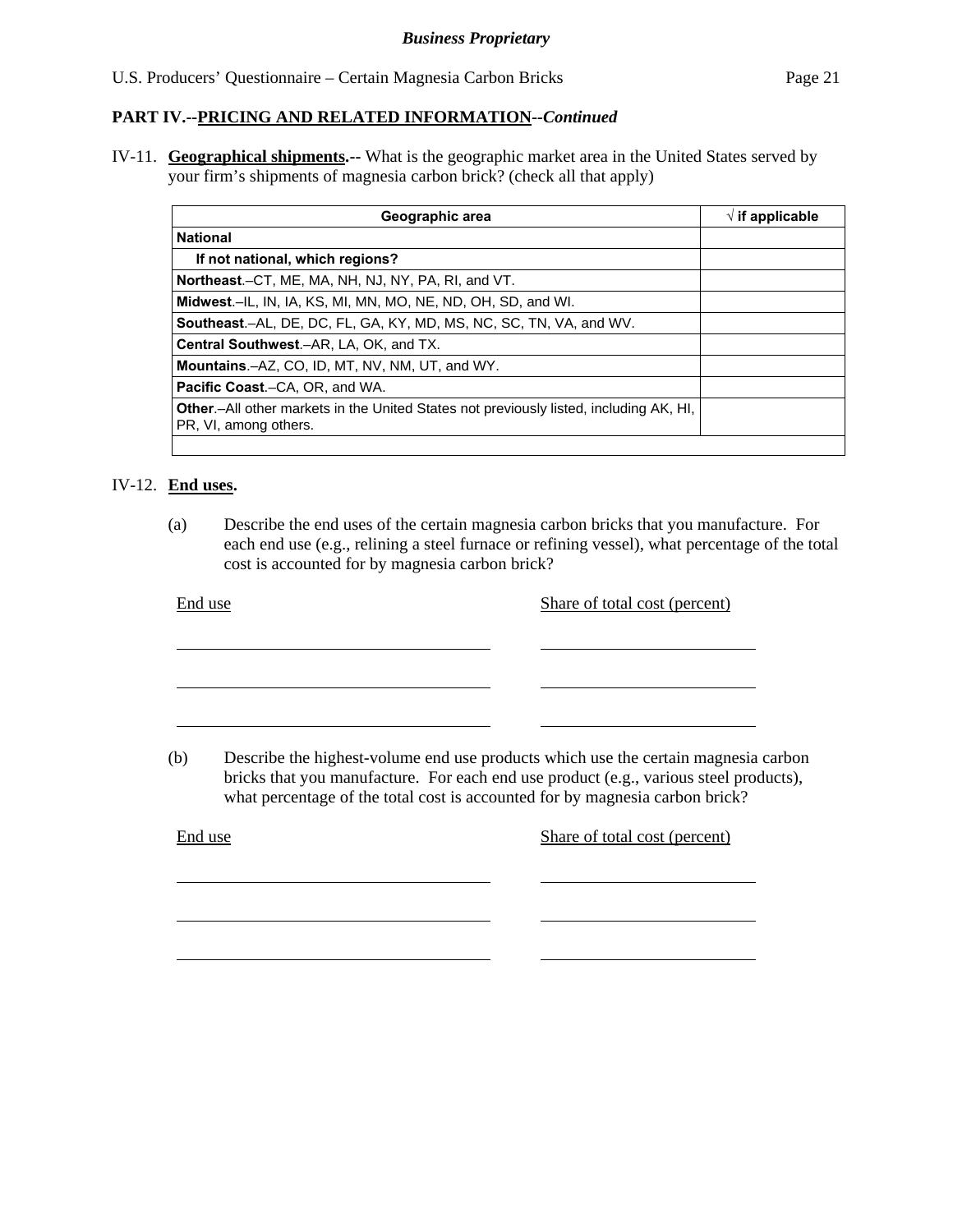IV-13. **Substitutes.--**Please list in order of importance any products that may be substituted for magnesia carbon brick. For each possible substitute product, please describe the degree of substitutability and indicate whether changes in the price of the substitute affect the price for magnesia carbon brick, and to what degree, and the length of any time lag of such an effect.

| <b>Substitute</b> | <b>Application</b> | Have changes in the prices of this<br>substitute affected the price for<br>magnesia carbon brick? |
|-------------------|--------------------|---------------------------------------------------------------------------------------------------|
| 1.                |                    | Yes--Please explain.<br>$\Box$ No                                                                 |
| 2.                |                    | $\Box$ No<br>Yes--Please explain.                                                                 |
| 3.                |                    | $\Box$ No<br>Yes--Please explain.                                                                 |
| 4.                |                    | $\Box$ No<br>Yes--Please explain.                                                                 |
| 5.                |                    | $\Box$ No<br>Yes--Please explain.                                                                 |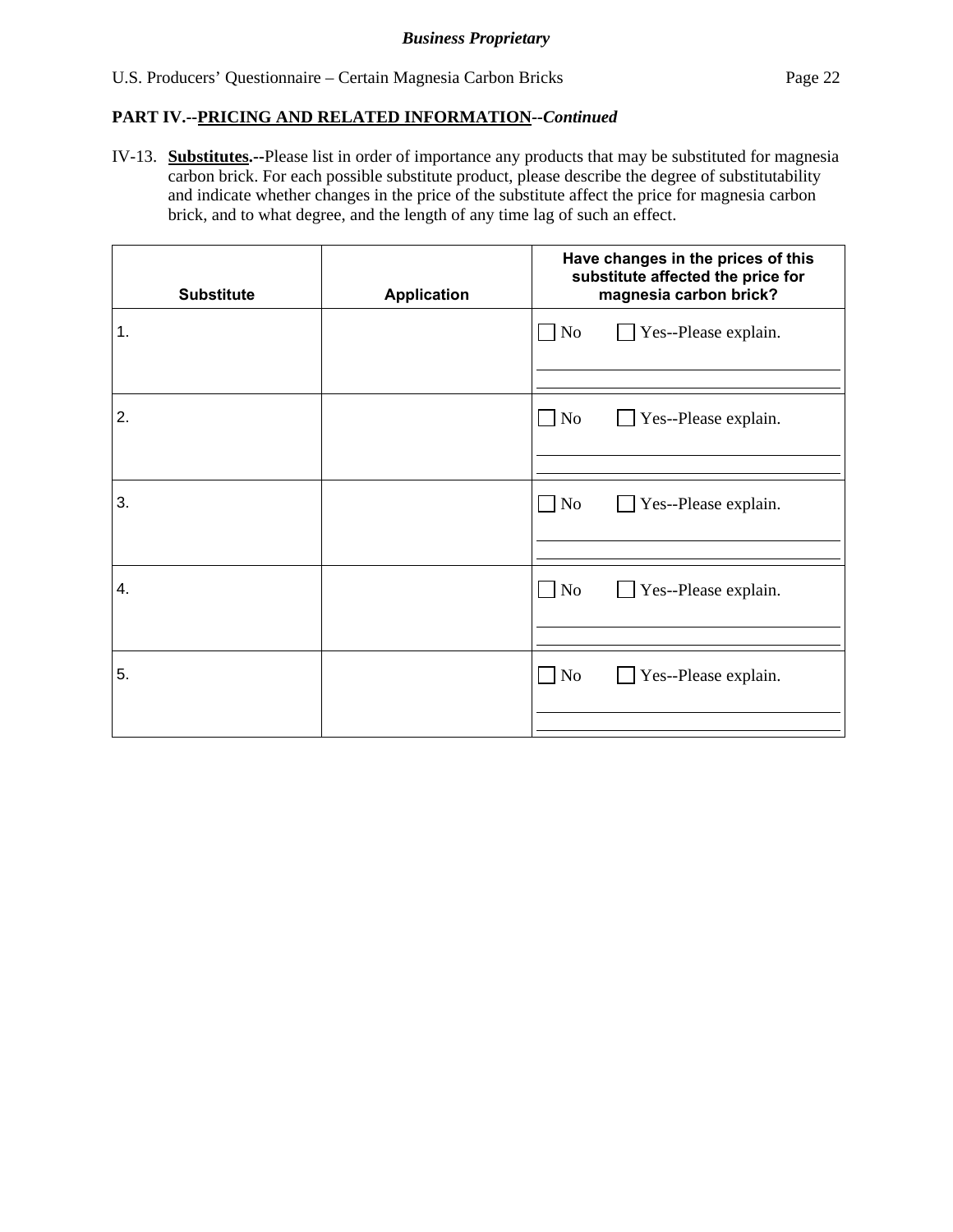## IV-14. **Demand trends.--**

|        | How has the demand within the United States for certain magnesia carbon bricks changed<br>(a)<br>since January 1, 2007? What principal factors affect changes in demand? |           |                                                                                                                                                                                                        |           |            |
|--------|--------------------------------------------------------------------------------------------------------------------------------------------------------------------------|-----------|--------------------------------------------------------------------------------------------------------------------------------------------------------------------------------------------------------|-----------|------------|
|        |                                                                                                                                                                          | Increased | No Change                                                                                                                                                                                              | Decreased | Fluctuated |
|        |                                                                                                                                                                          |           |                                                                                                                                                                                                        |           |            |
|        | (b)                                                                                                                                                                      |           | How has the demand outside the United States (if known) for certain magnesia carbon<br>bricks changed since January 1, 2007? What principal factors affect changes in demand?                          |           |            |
|        |                                                                                                                                                                          | Increased | No Change                                                                                                                                                                                              | Decreased | Fluctuated |
|        |                                                                                                                                                                          |           |                                                                                                                                                                                                        |           |            |
| IV-15. |                                                                                                                                                                          |           | <b>Product changes.</b> --Have there been any significant changes in the product range, product mix, or<br>marketing (including sales over the internet) of certain magnesia carbon bricks since 2007? |           |            |
|        | N <sub>o</sub>                                                                                                                                                           |           | Yes--Please describe and quantify if possible.                                                                                                                                                         |           |            |
|        |                                                                                                                                                                          |           |                                                                                                                                                                                                        |           |            |
|        |                                                                                                                                                                          |           |                                                                                                                                                                                                        |           |            |
|        |                                                                                                                                                                          |           |                                                                                                                                                                                                        |           |            |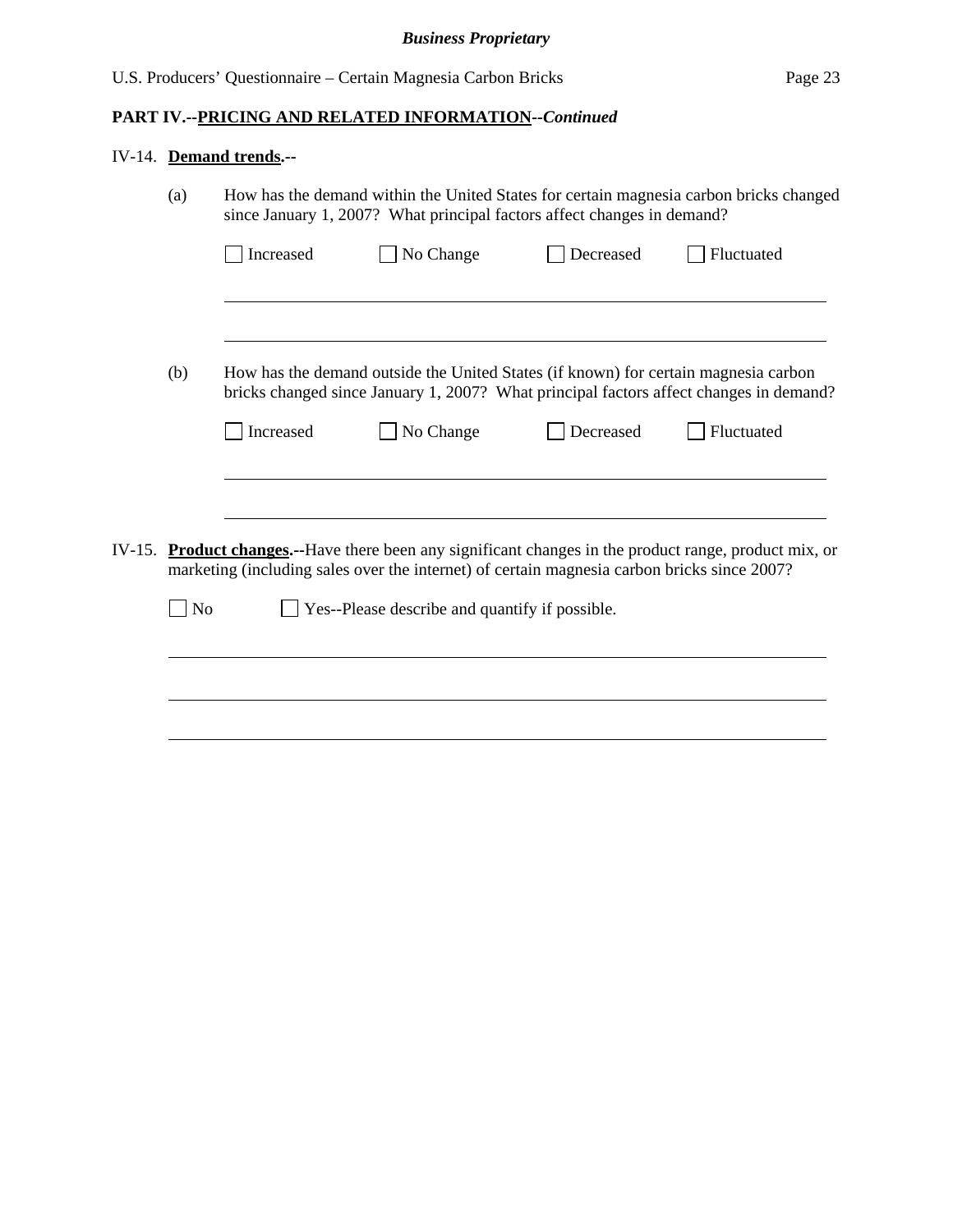#### IV-16. **Business cycles.--**

 $\overline{a}$ 

|        | (a) Is certain magnesia carbon bricks market subject to business cycles or conditions of<br>competition (including seasonal business) distinctive to magnesia carbon brick?                                                                                                                                                                                                                                  |
|--------|--------------------------------------------------------------------------------------------------------------------------------------------------------------------------------------------------------------------------------------------------------------------------------------------------------------------------------------------------------------------------------------------------------------|
|        | No (skip to question IV-16.)<br>Yes-- Please describe below and then answer part (b).                                                                                                                                                                                                                                                                                                                        |
|        |                                                                                                                                                                                                                                                                                                                                                                                                              |
|        |                                                                                                                                                                                                                                                                                                                                                                                                              |
|        |                                                                                                                                                                                                                                                                                                                                                                                                              |
|        | (b) If yes, have there been any changes in the business cycles or conditions of competition for<br>certain magnesia carbon bricks since January 1, 2007?                                                                                                                                                                                                                                                     |
|        | Yes-- Please describe.<br>No                                                                                                                                                                                                                                                                                                                                                                                 |
|        |                                                                                                                                                                                                                                                                                                                                                                                                              |
|        |                                                                                                                                                                                                                                                                                                                                                                                                              |
|        |                                                                                                                                                                                                                                                                                                                                                                                                              |
| IV-17. | <b>Supply constraints.</b> --Has your firm refused, declined, or been unable to supply certain magnesia<br>carbon bricks since January 1, 2007 (examples include placing customers on allocation or<br>"controlled order entry," declining to accept new customers or renew existing customers,<br>delivering less than the quantity promised, been unable to meet timely shipment commitments,<br>$etc.$ )? |
|        | N <sub>o</sub><br>Yes-- Please describe.                                                                                                                                                                                                                                                                                                                                                                     |
|        |                                                                                                                                                                                                                                                                                                                                                                                                              |
|        |                                                                                                                                                                                                                                                                                                                                                                                                              |
|        |                                                                                                                                                                                                                                                                                                                                                                                                              |

IV-18. **Raw materials.--**Please describe any trends in the prices of raw materials used to produce certain magnesia carbon bricks and whether your firm expects these trends to continue.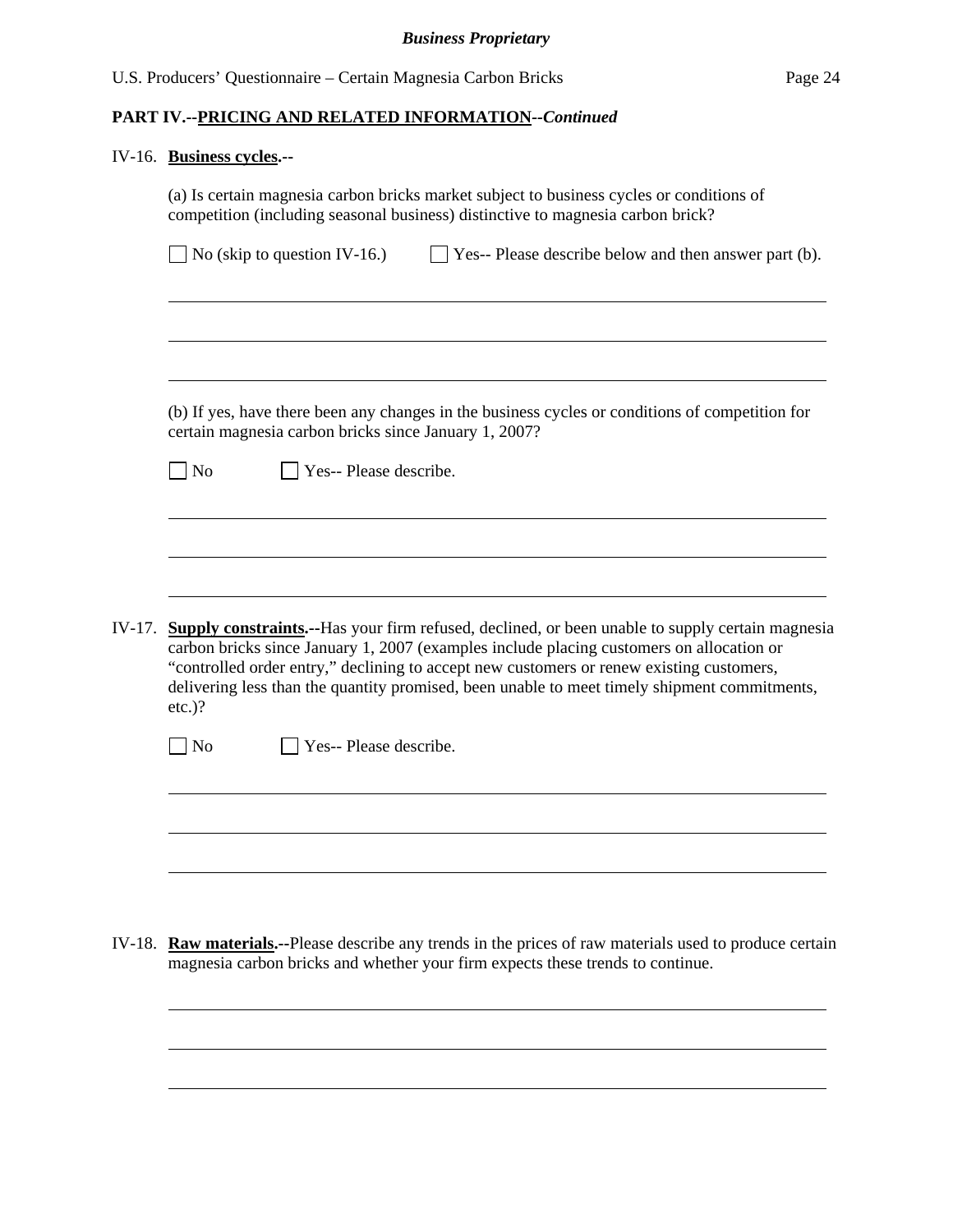IV-19. **Interchangeability.—**Are certain magnesia carbon bricks produced in the United States and in other countries interchangeable (*i.e.*, can they physically be used in the same applications)? Please indicate below, using "A" to indicate that the products from a specified country-pair are *always* interchangeable, "F" to indicate that the products are *frequently* interchangeable, "S" to indicate that the products are *sometimes* interchangeable, "N" to indicate that the products are *never* interchangeable, and "0" to indicate *no familiarity* with products from a specified country $pair.<sup>1</sup>$ 

| Country-pair         | China                                                                                                                                                                                    | Mexico | <b>Brazil</b> | Other countries |
|----------------------|------------------------------------------------------------------------------------------------------------------------------------------------------------------------------------------|--------|---------------|-----------------|
| <b>United States</b> |                                                                                                                                                                                          |        |               |                 |
| China                |                                                                                                                                                                                          |        |               |                 |
| Mexico               |                                                                                                                                                                                          |        |               |                 |
| <b>Brazil</b>        |                                                                                                                                                                                          |        |               |                 |
|                      | $1$ For any country-pair producing certain magnesia carbon bricks which is sometimes or never<br>interchangeable, please explain the factors that limit or preclude interchangeable use: |        |               |                 |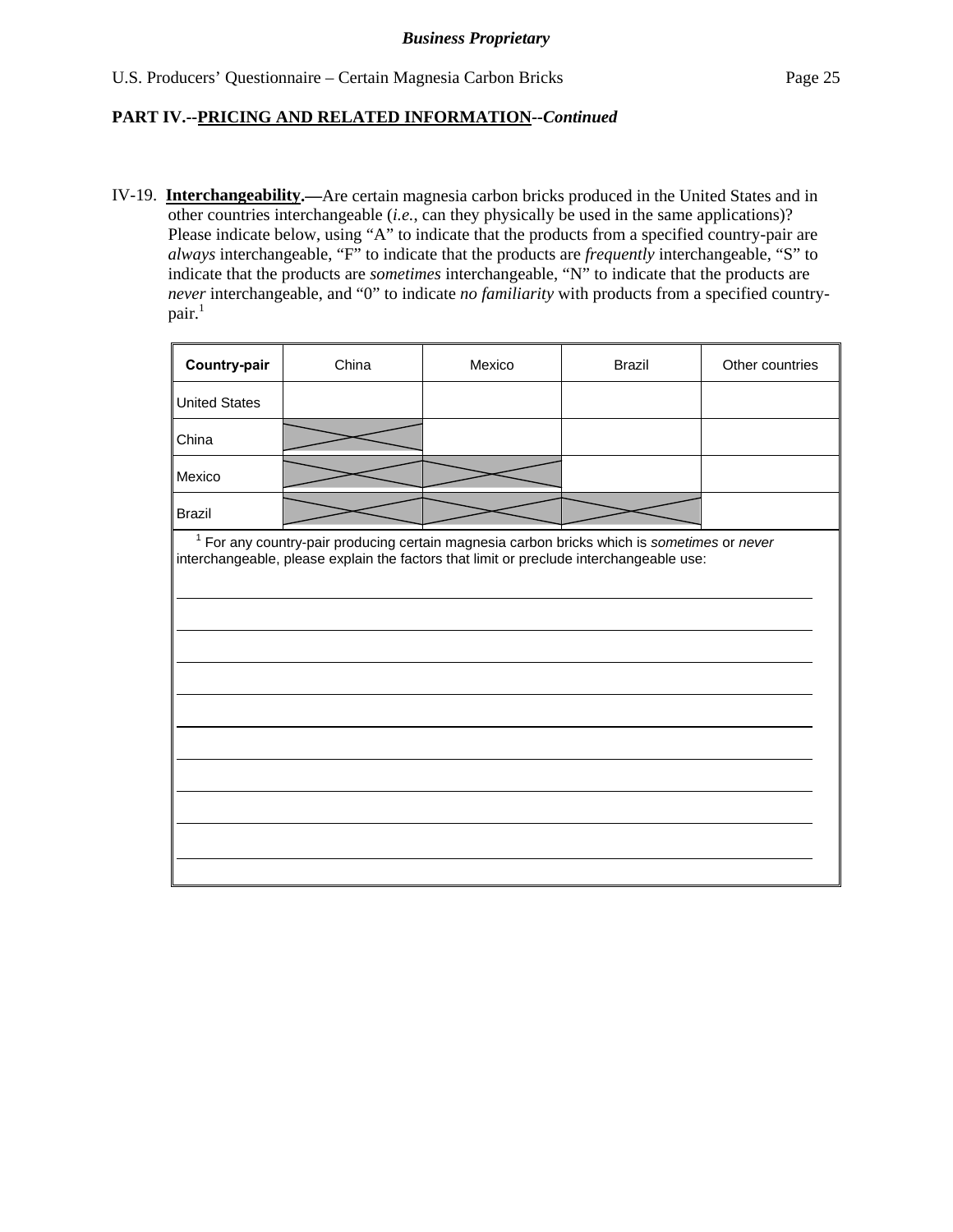IV-20. **Factors other than price.--**Are differences other than price (*i.e.*, quality, availability, transportation network, product range, technical support, *etc.*) between certain magnesia carbon bricks produced in the United States and in other countries a significant factor in your firm's sales of the products? Please indicate below, using "A" to indicate that such differences are *always* significant, "F" to indicate that such differences are *frequently* significant, "S" to indicate that such differences are *sometimes* significant, "N" to indicate that such differences are *never* significant, and "0" to indicate *no familiarity* with products from a specified country-pair.<sup>1</sup>

| Country-pair         | China                                                                                                                                                                                                                                                          | Mexico | <b>Brazil</b> | Other countries |
|----------------------|----------------------------------------------------------------------------------------------------------------------------------------------------------------------------------------------------------------------------------------------------------------|--------|---------------|-----------------|
| <b>United States</b> |                                                                                                                                                                                                                                                                |        |               |                 |
| China                |                                                                                                                                                                                                                                                                |        |               |                 |
| Mexico               |                                                                                                                                                                                                                                                                |        |               |                 |
| <b>Brazil</b>        |                                                                                                                                                                                                                                                                |        |               |                 |
|                      | $1$ For any country-pair for which factors other than price always or frequently are a significant factor in<br>your firm's sales of magnesia carbon bricks, identify the country-pair and report the advantages or<br>disadvantages imparted by such factors: |        |               |                 |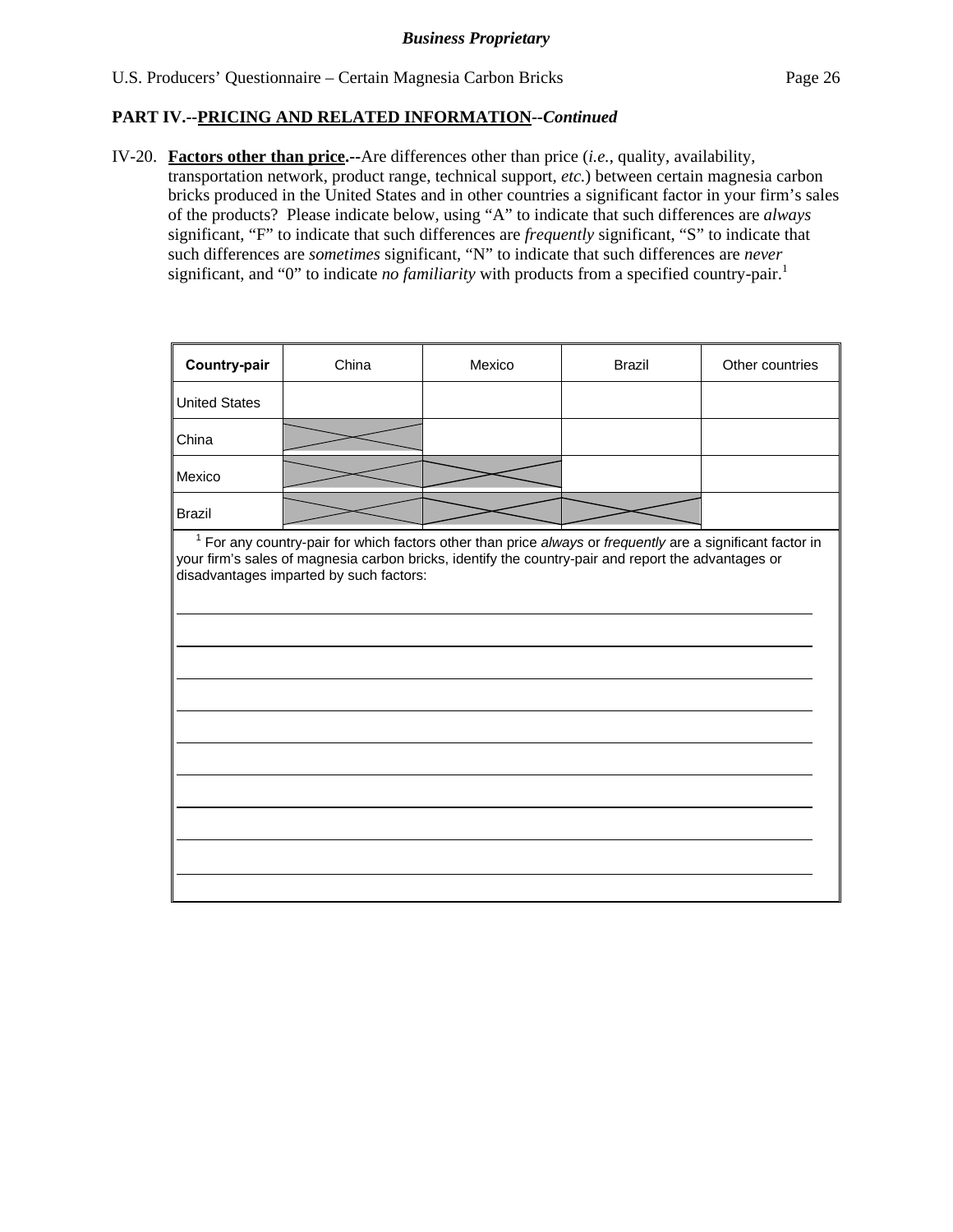IV-21. **Customer Identification**--Please identify below the names and addresses of your firm's 10 largest customers for certain magnesia carbon bricks during 2007-2009. Please also provide the name and telephone number of a contact person and the share of the quantity of your firm's total shipments of certain magnesia carbon bricks that each of these customers accounted for in 2009.

| No.                     | Customer's name | Street address (not P.O.<br>box), city, state, and zip<br>code | <b>Contact person</b> | Area code<br>and<br>telephone<br>number | Share of<br>2009<br>sales (%) |
|-------------------------|-----------------|----------------------------------------------------------------|-----------------------|-----------------------------------------|-------------------------------|
| $\mathbf 1$             |                 |                                                                |                       |                                         |                               |
| $\boldsymbol{2}$        |                 |                                                                |                       |                                         |                               |
| $\mathbf{3}$            |                 |                                                                |                       |                                         |                               |
| $\overline{\mathbf{4}}$ |                 |                                                                |                       |                                         |                               |
| $\overline{\mathbf{5}}$ |                 |                                                                |                       |                                         |                               |
| $\bf 6$                 |                 |                                                                |                       |                                         |                               |
| $\overline{7}$          |                 |                                                                |                       |                                         |                               |
| $\bf 8$                 |                 |                                                                |                       |                                         |                               |
| $\boldsymbol{9}$        |                 |                                                                |                       |                                         |                               |
| 10                      |                 |                                                                |                       |                                         |                               |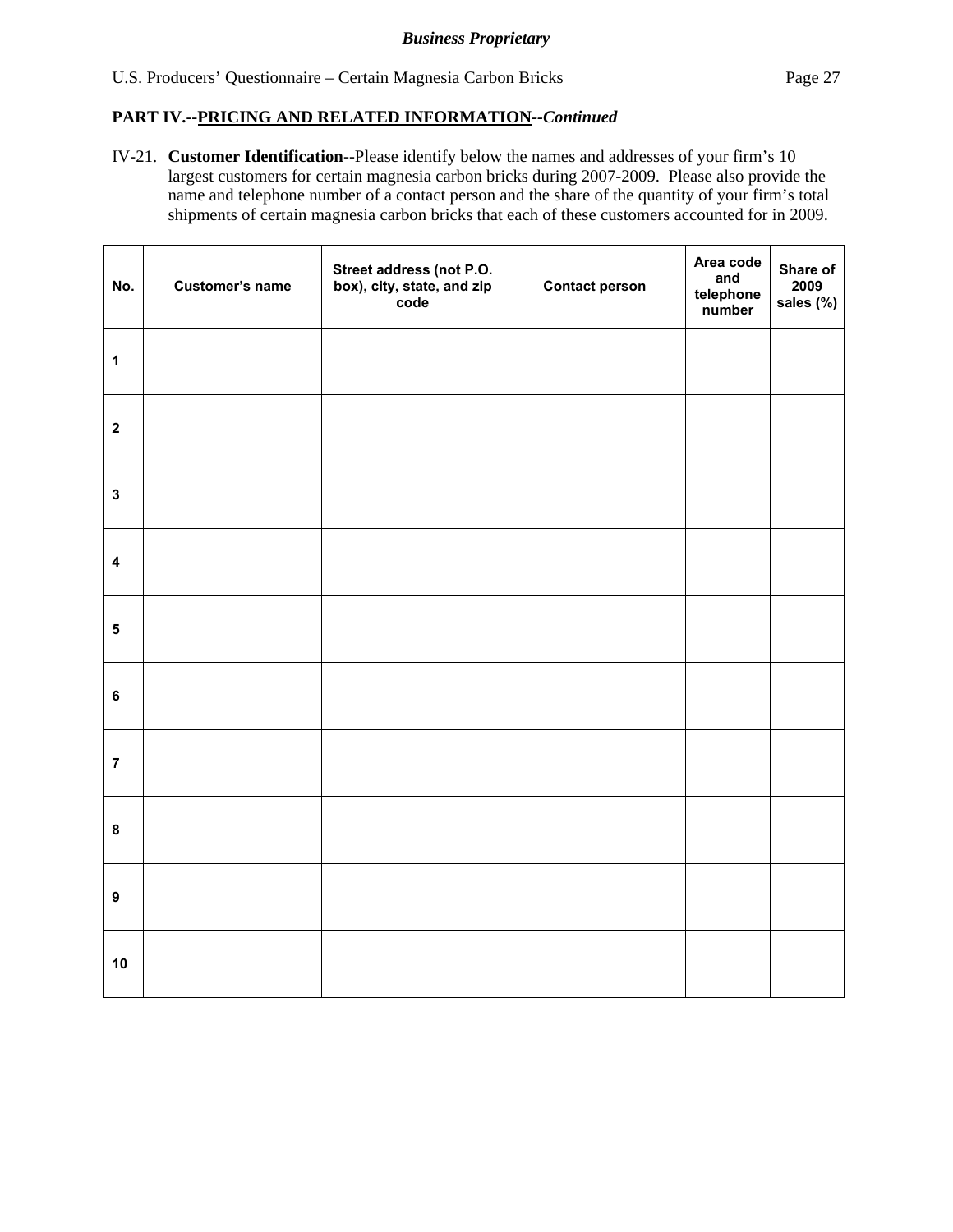## IV-22. **COMPETITION FROM IMPORTS--LOST REVENUES**.-- **PLEASE DO NOT RE-SUBMIT ALLEGATIONS PROVIDED IN THE PRELIMINARY PHASE OF THESE INVESTIGATIONS.** (Note: petitioners may provide allegations only involving quotes made AFTER the filing of the petition)

Since January 1, 2007: To avoid losing sales to competitors selling certain magnesia carbon bricks from China and Mexico, did your firm:

| Reduce prices                       | $\vert$   No | $ $   Yes  |
|-------------------------------------|--------------|------------|
| Roll back announced price increases | $\Box$ No    | $\Box$ Yes |

If yes, please furnish as much of the following information as possible for each affected transaction. Document such allegations of lost revenues whenever possible (documentation could include copies of invoices, sales reports, or letters from customers). Please note that the Commission may contact the firms named to verify the allegations reported.

Customer name, contact person, phone and fax numbers Specific product(s) involved Date of your initial price quotation Quantity involved Your initial *rejected* price quotation (total delivered value) Your *accepted* price quotation (total delivered value) The country of origin of the competing imported product The competing price quotation of the imported product (total delivered value)

| Customer name,<br>contact person,<br>phone and fax<br>numbers | <b>Product</b> | Date of<br>quote | Quantity<br>(tons) | Initial<br>rejected U.S.<br>price (total<br>value--<br>dollars) | <b>Accepted</b><br>U.S. price<br>(total value--<br>dollars) | <b>Country of</b><br>origin | Competing<br>import price<br>(total<br>value-<br>dollars) |
|---------------------------------------------------------------|----------------|------------------|--------------------|-----------------------------------------------------------------|-------------------------------------------------------------|-----------------------------|-----------------------------------------------------------|
|                                                               |                |                  |                    |                                                                 |                                                             |                             |                                                           |
|                                                               |                |                  |                    |                                                                 |                                                             |                             |                                                           |
|                                                               |                |                  |                    |                                                                 |                                                             |                             |                                                           |
|                                                               |                |                  |                    |                                                                 |                                                             |                             |                                                           |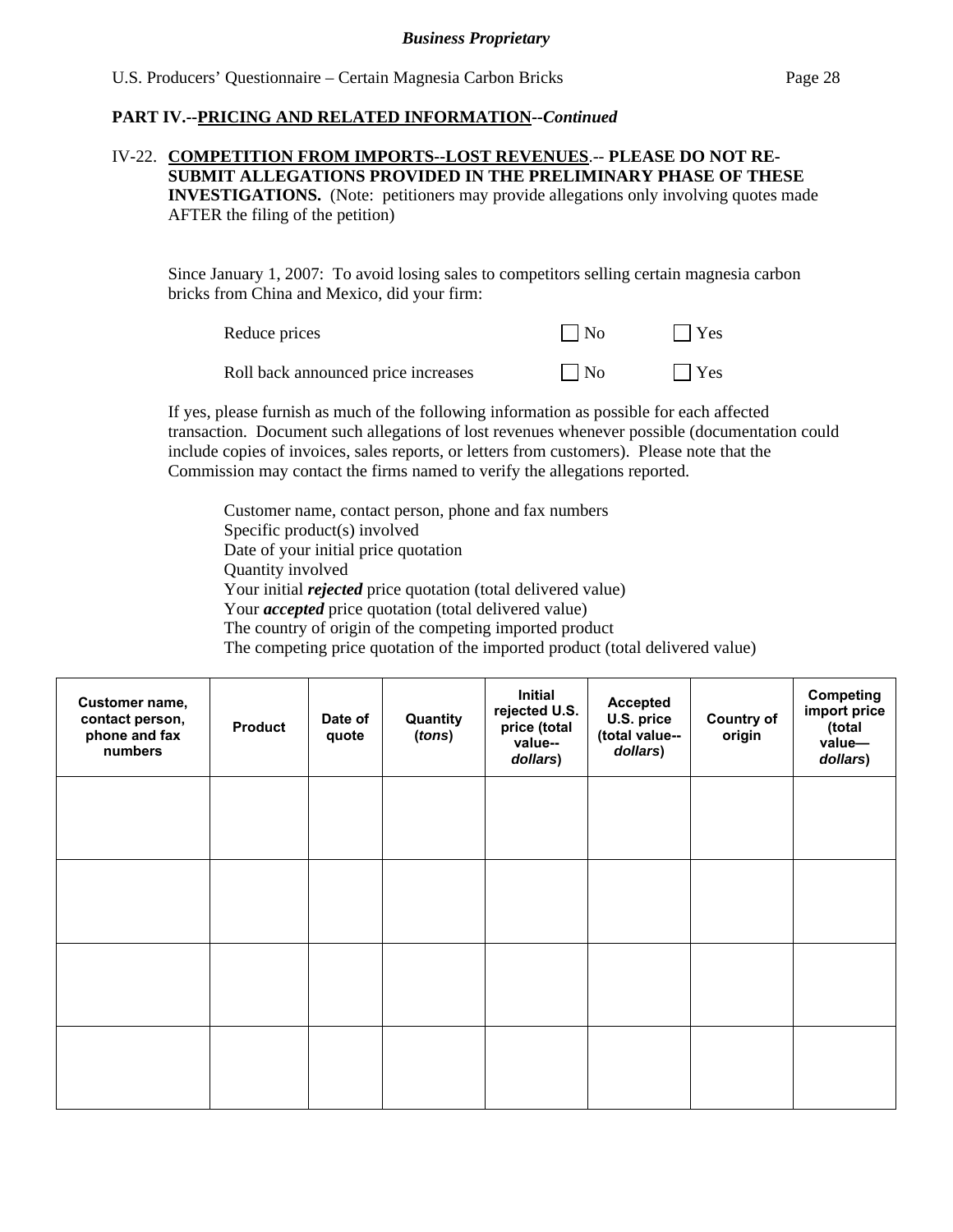## IV-23. **COMPETITION FROM IMPORTS--LOST SALES**.-- **PLEASE DO NOT RE-SUBMIT ALLEGATIONS PROVIDED IN THE PRELIMINARY PHASE OF THESE**

**INVESTIGATIONS.** (Note: petitioners may provide allegations only involving quotes made AFTER the filing of the petition)

Since January 1, 2007: Did your firm lose sales of certain magnesia carbon bricks to imports of these products from China and Mexico?

 $\neg$  No  $\neg$  Yes

If yes, please furnish as much of the following information as possible for each affected transaction. Document such allegations of lost sales whenever possible (documentation could include copies of invoices, sales reports, or letters from customers). Please note that the Commission may contact the firms named to verify the allegations reported.

Customer name, contact person, phone and fax numbers Specific product(s) involved Date of your price quotation Quantity involved Your rejected price quotation (total delivered value) The country of origin of the competing imported product The accepted price quotation of the imported product (total delivered value)

| Customer name,<br>contact person,<br>phone and fax<br>numbers | <b>Product</b> | Date of<br>quote | Quantity<br>(tons) | Rejected<br>U.S. price<br>(total value--<br>dollars) | <b>Country of</b><br>origin | <b>Competing</b><br>import price<br>(total<br>value-<br>dollars) |
|---------------------------------------------------------------|----------------|------------------|--------------------|------------------------------------------------------|-----------------------------|------------------------------------------------------------------|
|                                                               |                |                  |                    |                                                      |                             |                                                                  |
|                                                               |                |                  |                    |                                                      |                             |                                                                  |
|                                                               |                |                  |                    |                                                      |                             |                                                                  |
|                                                               |                |                  |                    |                                                      |                             |                                                                  |